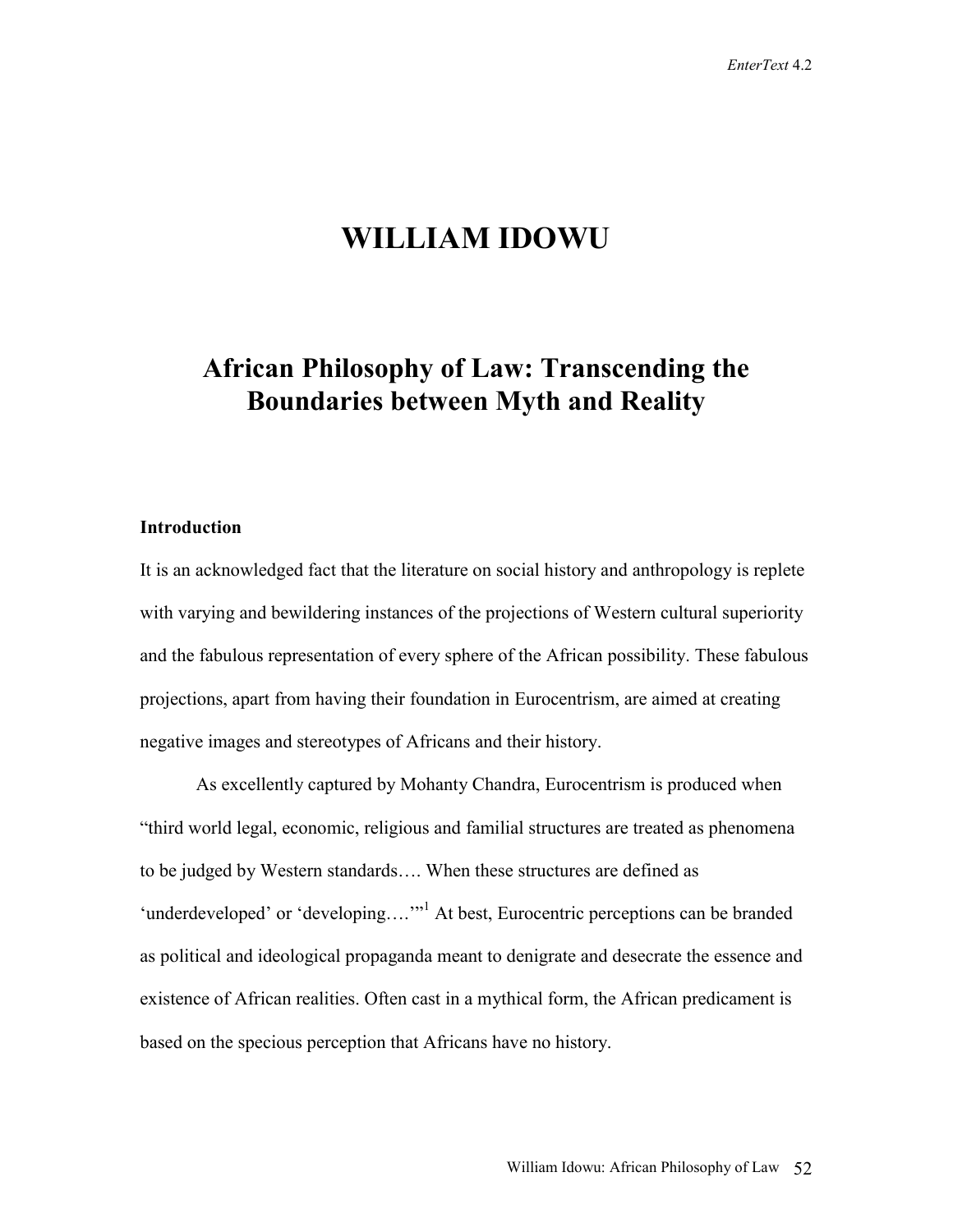One aspect of African life that has become subject to the harassment of Eurocentrism and thus a horrendous torrent of dismal interpretations is the African conception of law (jurisprudence) and the legal systems arising therefrom. Sourced in this age-long predicament is the persistent question: is African philosophy of law (jurisprudence) a myth or reality?

The mythic representation of African realities in general and the African conception of law in particular can be seen in several dimensions. These dimensions can be reduced, essentially, to two fundamental propositions. The first represents the myth of the claim to an African past before contact with the European world. The second mythic representation of Africa borders on the claim that even if Africans claim to have a history or a past, such histories are lacking in any literary, philosophical and intellectual significance. These myths encapsulate the heart and substance of the dilemma that African jurisprudence is plagued with in a world reverberating under the influence of the globalisation of European values.

The interrogation of the reality of the African jurisprudence project will be discussed under the second mythic representation of Africa and Africans. In this sense, a perceptive reading of these myths identified in relation to the African jurisprudence project can be seen as forming a complete whole. For instance, if it is true that Africans have no history it is not farfetched to conclude that they do not have reflective systems of law and by implication it shows that there is nothing unique about the African past and reality.

A people's system and conception of law is clearly connected with and rooted in their history. Once it can be demonstrated that Africans have no history, no past before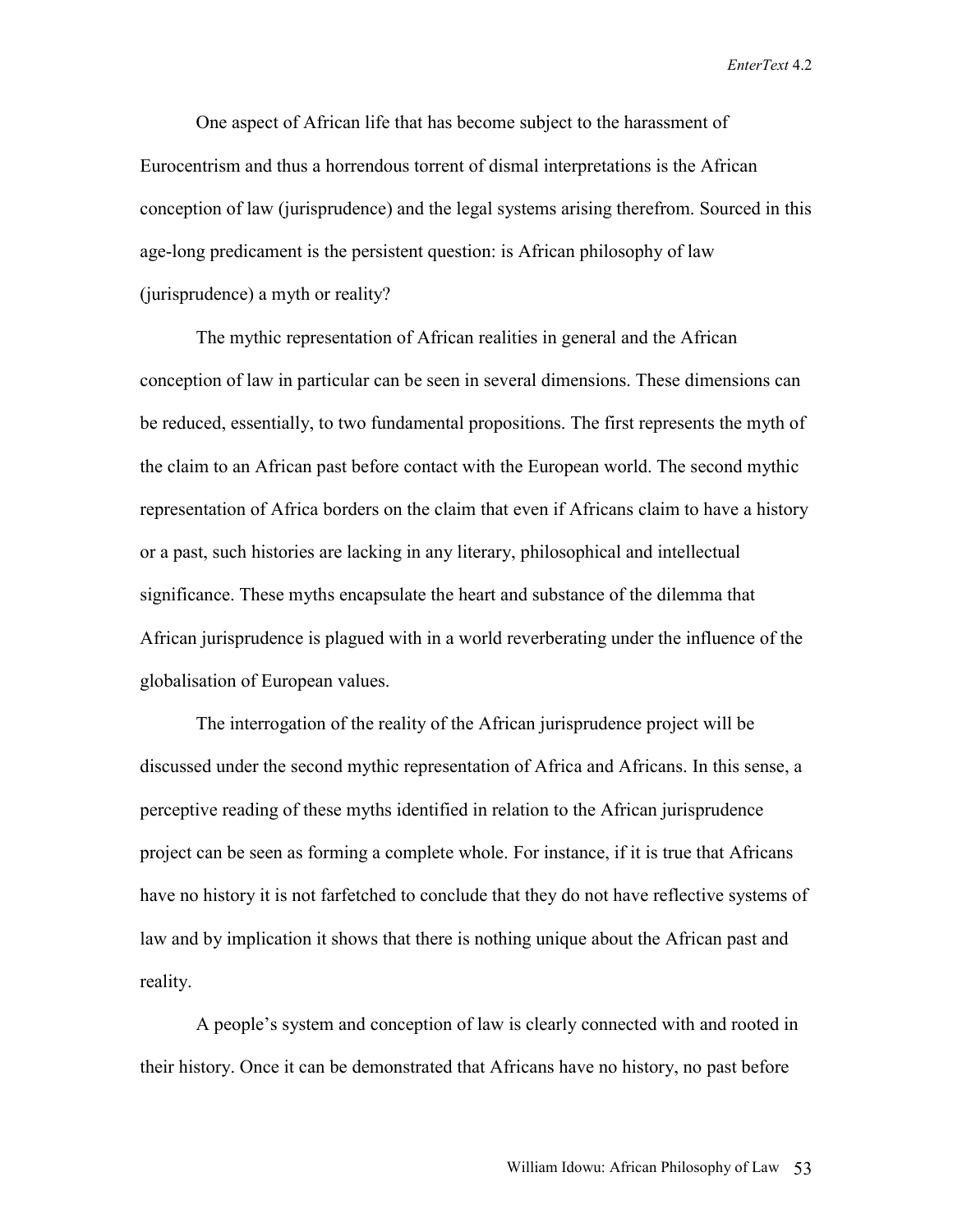their contact with Europe, no significant system of law and rules can be ascribed to them. And what is more, it shows that talk about the unity of African law is at best mute since in the first instance, a deliberative and recognised system of law is rooted in one's familiar history.

But then, while each of these mythic representations of this aspect of African reality are open to serious questioning and critical examination, this paper is concerned with a critical examination of the basis of the claim that the existence of a distinct sense of theorisation and conceptualisation of jurisprudence that is African and not western is a myth. The several ways in which these myths have been represented and projected constitutes the basis of the present work. In methodological forms, the paper will adopt both the expository and critical methods in advancing its position. In the light of this, the paper seeks to consider the following. In the first place, attention will be drawn to the diverse mythification of the African jurisprudence project. In the second place, the paper will also seek to consider why the African philosophy of law is considered a myth and the factors that account for this perennial perception. Thirdly, the last section is concerned with the future of the African philosophy of law (jurisprudence).

# **The Mythic Representation of African Jurisprudence**

The question whether there is an African jurisprudence or philosophy of law is not fresh. What is original however is the contemporary response to the age-old question. In addition, what is equally unique is the interrogation of the essence and role of the African jurisprudence project in understanding some of the aching realities in mainstream jurisprudence or legal philosophy. Interestingly, it has a counterpart. Its counterpart in this quest for significance and relevance is the controversy over whether there exists an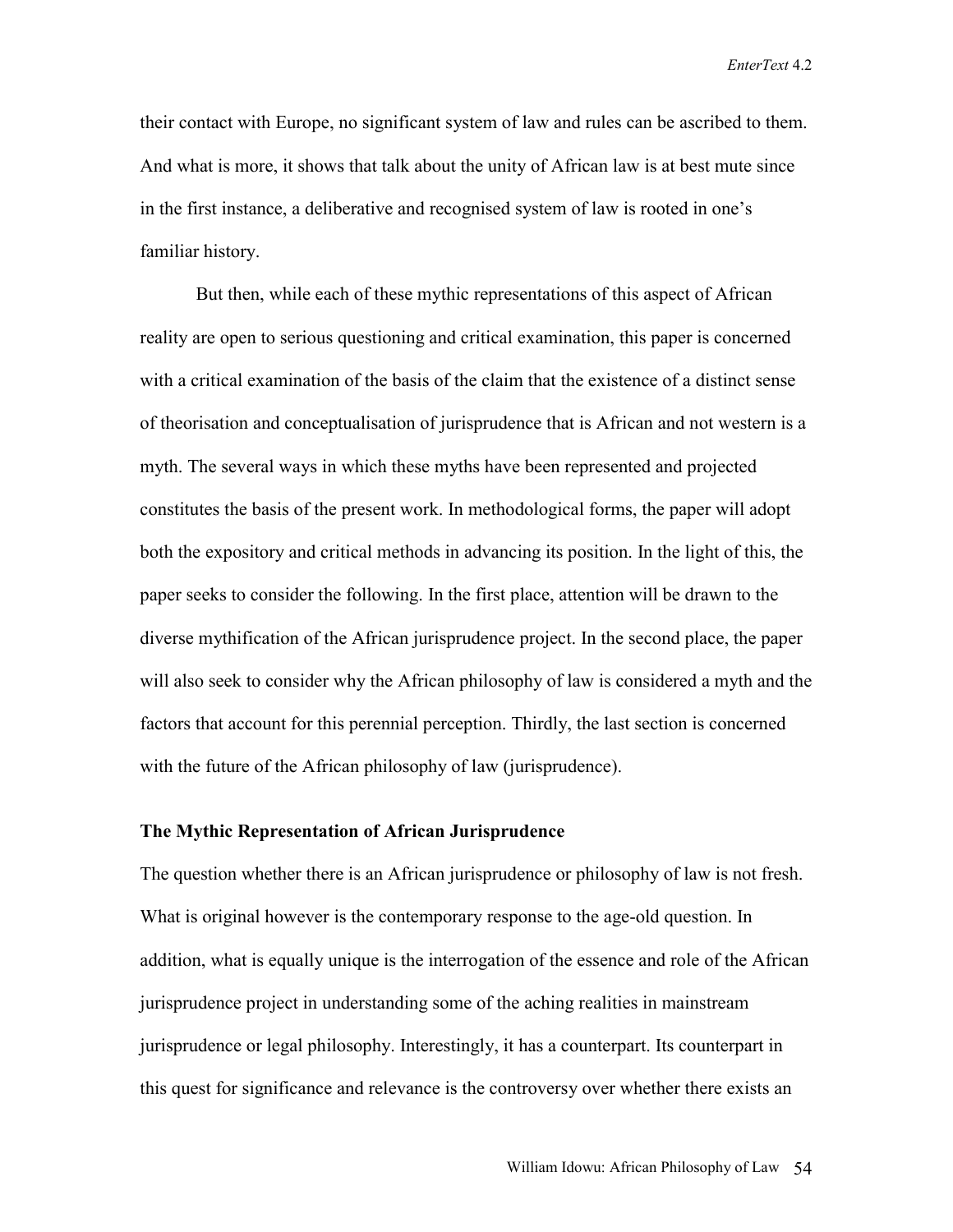African philosophy. For over three decades now, scintillating debates over the existence of African philosophy have engaged the attention of scholarship all over Africa, Europe and the Americas.

Drawing from the success of the debate over the possibility of African philosophy, African jurisprudence, which centres primarily on the reflections of scholars over the idea and theory of the realities of law in traditional and modern African societies, seems to be engrossed in the quest for pertinence in what can be called a search for the significance of its hidden history. At its heart is the view that to perceive the significance of the history of any subject or culture requires openness of mind. In fact, the significance of that history also lies very tellingly only in the memory of the storyteller.

Even though the memory of the story teller, Africans writing and telling their own history, may be a worrisome burden, it is believed that this burden only has its explanation in the view that the requirements of history are always awesome. It is in this awesomeness that African jurisprudence seeks to locate the quest for relevance. For African jurisprudence, this consists in dispelling the mythic garment cast around its very survival. Essentially, there are quite a number of myths cast around the African jurisprudence project that are not only inviting but in need of serious examination. These will be discussed seriatim.

# **Myth 1: Africans Do Not Have a History or a Past**

In the first place there is the myth that Africans do not have a distinct history apart from the history of their contact with the West. This myth about Africa has been given serious ideological attention in canonical works in an attempt to establish the difficulty of the African condition. According to this myth, Africans are not only denied a past, but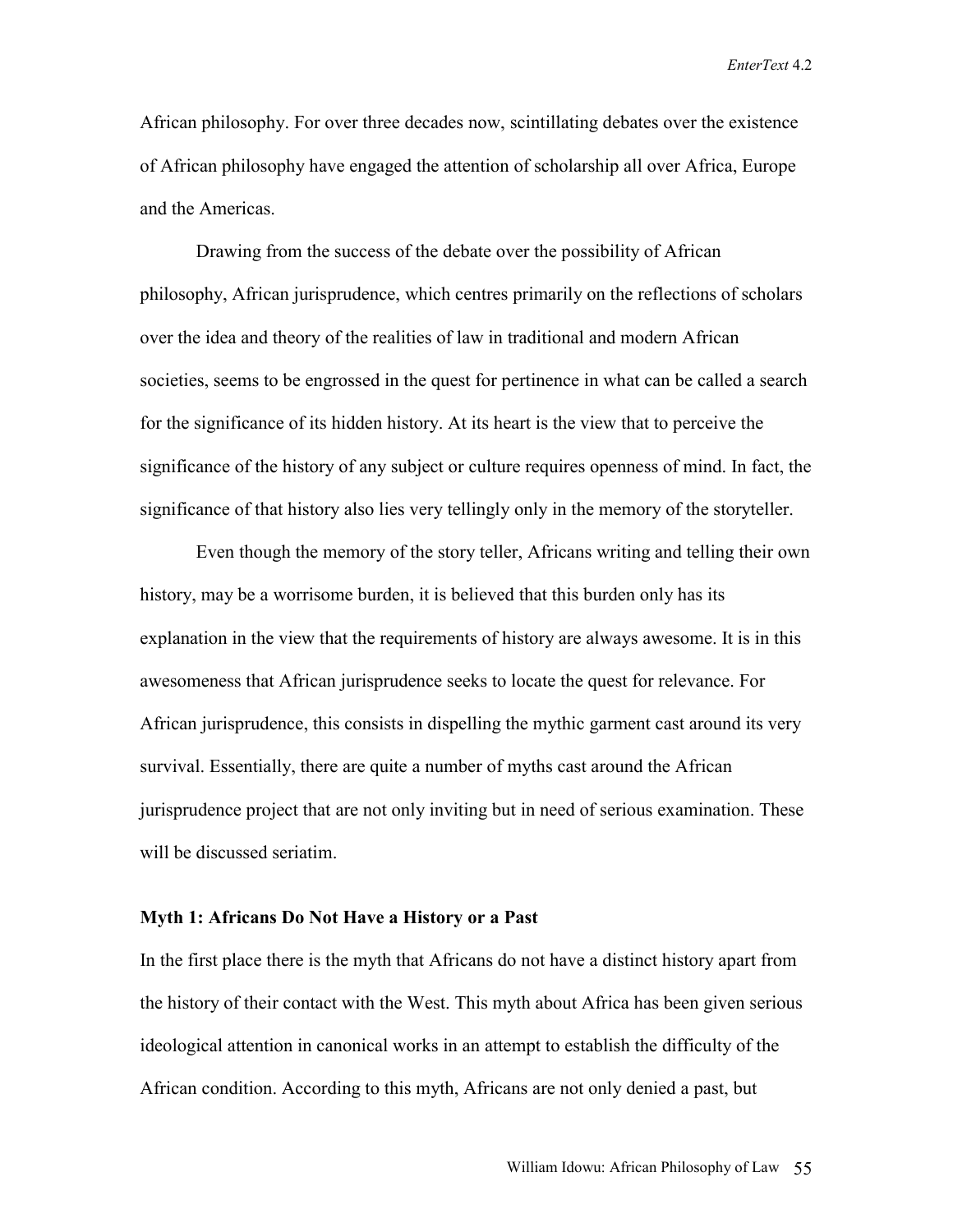secondarily, whatever history or past Africans have, can be fruitfully considered as part

of the history of Europeans in Africa. The Oxford historian Professor Hugh Trevor-Roper

asserted a notorious variant of this feeling in the West about Africa in 1962 when he said:

Perhaps, in the future, there will be some African history to teach. But at present there is none: there is only the history of Europeans in Africa. The rest is darkness…and darkness is not a subject of history....<sup>2</sup>

Earlier, in an address of 1854 to the American Colonisation Society of which he was

vice-president, Commander Andrew H. Foote of the United States Navy contended that:

If all that Negroes of all generations have ever done were to be obliterated from recollection for ever the world would lose no great truth, no profitable art, no exemplary form of life. The loss of all that is African would offer no memorable deduction from anything but earth's black catalogue of crimes $3$ 

Such prejudicial assertions about the African past are not only mythical but also empirically false. This, however, is one of the most fundamental of all the myths and is so strong because African slaves, as dishonoured people, were stripped of their history and the dignity and pride that accompanied it.

But then the falsity of this assertion lies not only in the fact that it is a myth but also in the fact that it is never in conformity with the structure of the universe whether past or present. In fact, ancient civilisations had the hub of their activity and operations built and constructed around African cultures, empires and kingdoms. For example, the history of Egyptian civilisation not only validates the promise of the African past and history, but also proves the point that philosophy, as a speculative enterprise, had its emergence and commencing point in Africa.

The significance of ancient Egyptian history, civilisation and kingdom for African history is three-fold: one, it shows that Africans have a distinct history that is their own;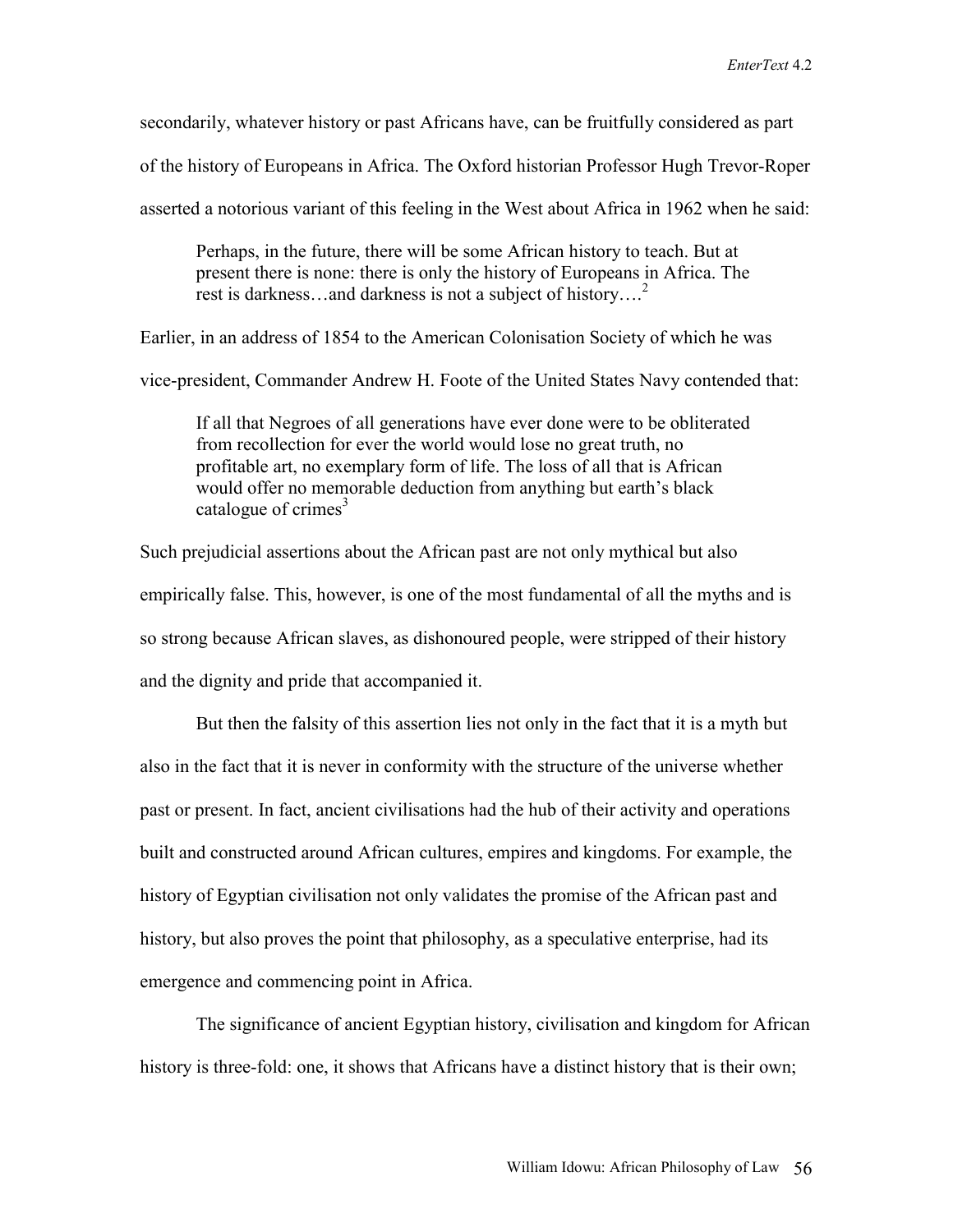two, it shows that African history is as valid as any other history in the world; three, it proves the point that African history (and philosophy) has always had a strong connection, not dependence, with other continents, chiefly with Europe, since the Greco-Roman world.<sup>4</sup>

Furthermore, the history of Christianity, the Greco-Roman era and the African thinkers it produced, such as Origen, $5$  Tertullian and Augustine, to mention just a few, proves not just the validity of an African past and history but the fact that these thinkers were Africans in the actual sense. $6$  The importance of this consists in the view that during the Greco-Roman era, interest in Africa was not just a possibility but an actuality. As argued by Masolo, "the history of Christianity in its nascent stages…reveals to us the African input in the making of Christianity…. These great Africans helped define some of the basic tenets of Christianity."<sup>7</sup>

However, there have been multifaceted fundamental objections to this claim of an African connection with Egyptian civilisation and history. The actual statement of the objection is the view that Egypt is not Africa and not part of Africa. Therefore, any claim of connection is self-defeating. Another variant of this objection is the view that when Africa is mentioned as not having history, Black Africa is the reference point, with Egypt or any other country in the north of Africa excluded. In all these, in my opinion, Hegel's version of the story appears more radical and notorious than others.

There are, however, two dimensions to Hegel's opinion in relation to this work. The first concerns his denial of African history and the second relates to his denial of significant philosophical development and achievement by Africans. The second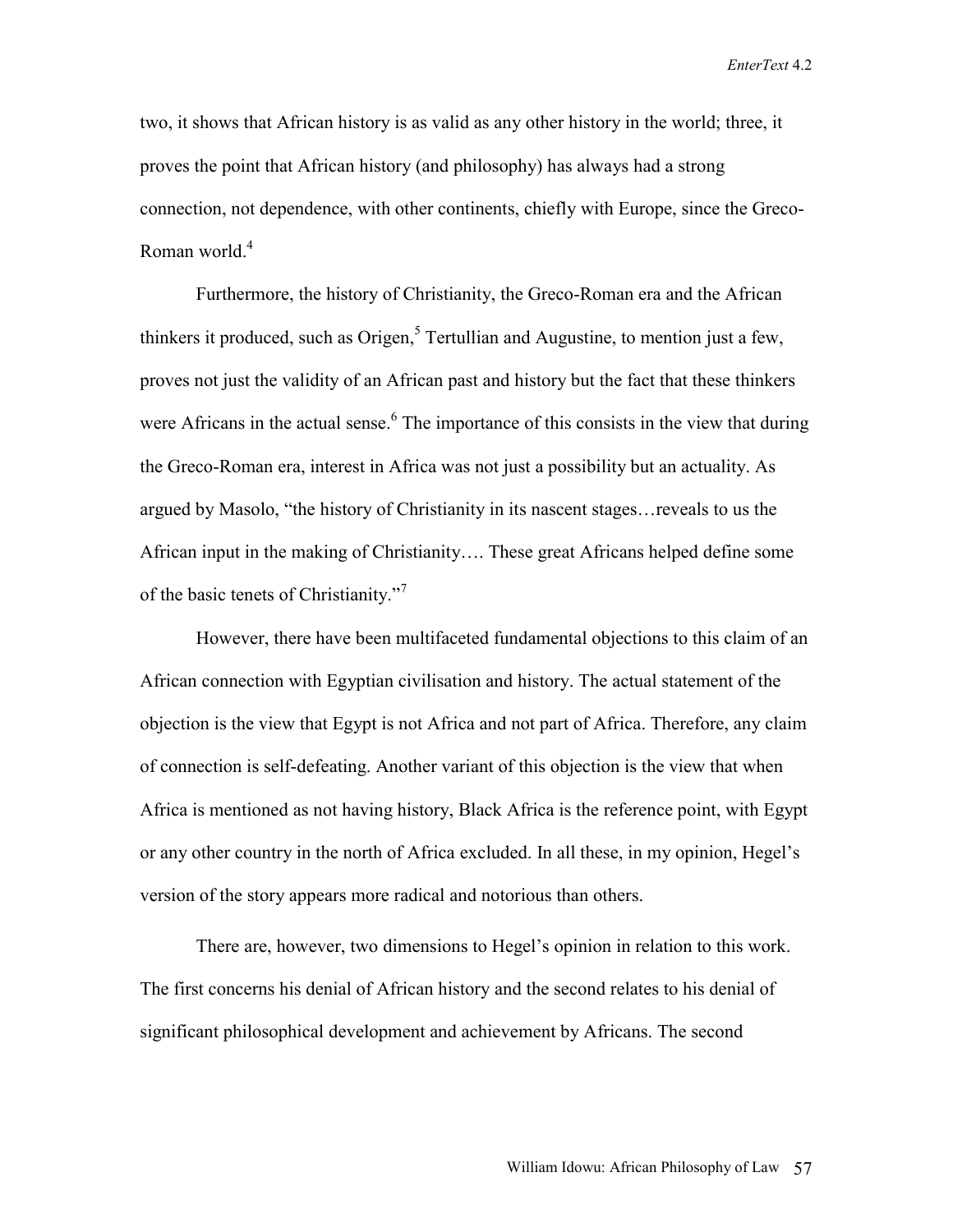dimension will be treated later in the work. In his philosophical history of the world,

Hegel wrote that

Africa proper, as far as History goes back, has remained—for all purposes of connection with the rest of the World-shut up; it is the Gold-land compressed within itself—the land of childhood, which lying beyond the day of history, is enveloped in the dark mantle of Night. Its isolated character originates, not merely in its tropical nature, but essentially in its geographical condition.<sup>8</sup>

In another light, Hegel concluded about the Africa-Egypt question that

Africa must be divided into three parts: one is that which lies south of the desert of Sahara—Africa proper—the Upland almost entirely unknown to us, with narrow coast-tracts along the sea; the second is that to the north of the desert—European Africa (if we may so call it)—a coastland; the third is the river region of the Nile, the only valley-land of Africa, and which is in connection with Asia…. Egypt…does not belong to the African Spirit."<sup>9</sup>

The question, at this stage, is how logical and true to facts are the claims and submissions of Hegel about African history including the Africa-Egypt question? Our observation is that much of what is loaded in Hegel's claim is tastelessly deliberate and a premeditated prejudice. The racial engineering and separabilism between Egypt and the rest of Africa conjured here in Hegel's philosophy only lends credence to the common saying that when you cannot find the world you want, you can always create it. It is pertinent to contend that Hegel's separability thesis on Africa and Egypt does not correspond to facts and details. A critical reflection on facts will bring out the absurdity of the claim. Indeed the falsity of Hegel's claim can be seen in the unanimous agreement of over twenty of the best Egyptologists during an international symposium organised by United Nations Educational, Scientific and Cultural Organisation (UNESCO) held in Cairo in 1974.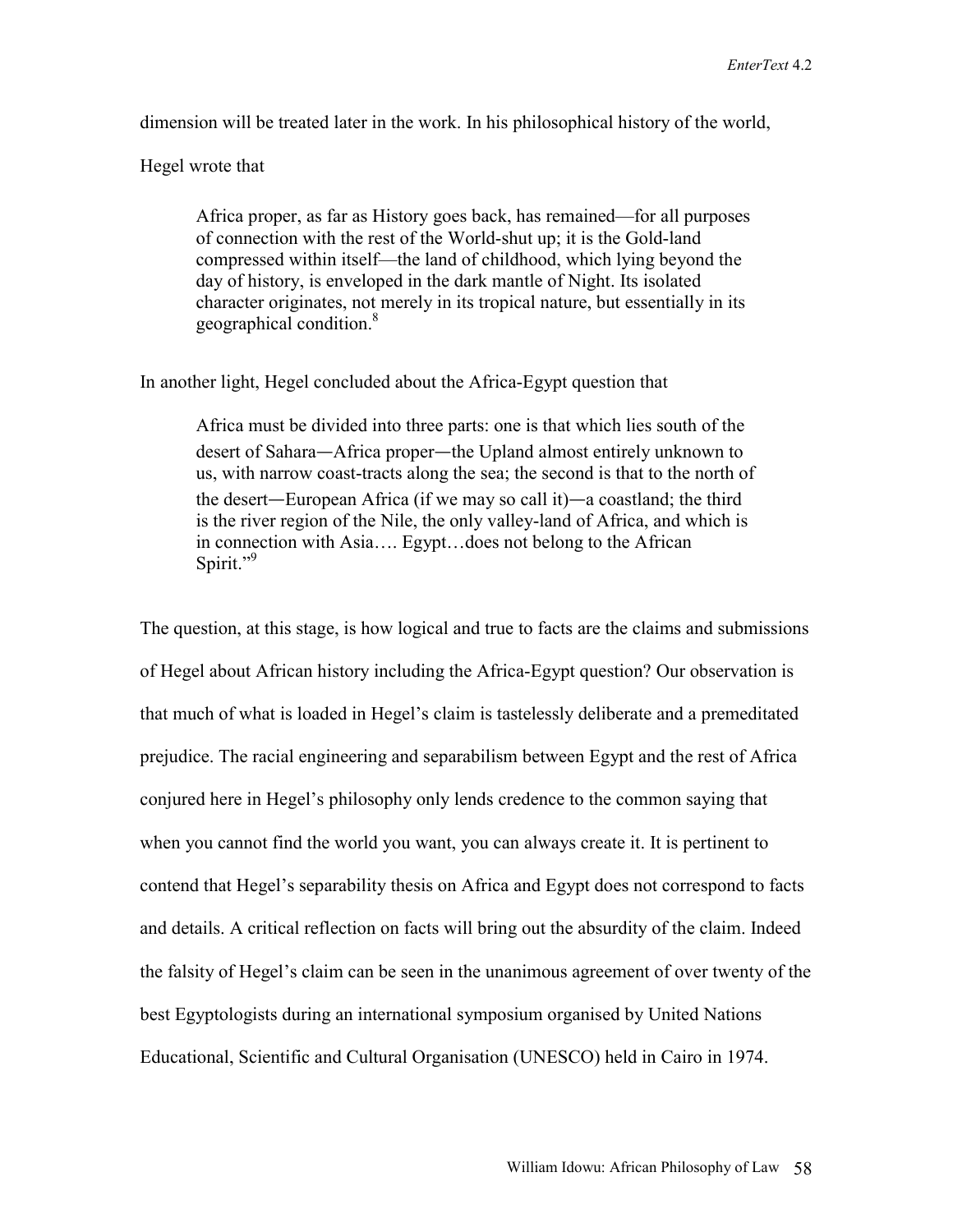The following submissions of the symposium doused the almost one hundred and fifty years' racial commentary of Hegel about Africa. Evidently, it is not how long a view has been peddled that makes it true. A clue to its understanding may be the source, the mindset and the socio-political context in which it was shared, received and propagated. After all, Copernicus unravelled the falsehood inherent in the Aristotelian science that held sway for over one thousand years.

 In the first place, Black Africa and Egypt share a similar linguistic community. In other words, Egyptian language as revealed in hieroglyphic, hieratic and demotic writings and modern African languages as spoken nowadays share some affinity when seen and closely observed in their several parts. And it is yet to be proved, scientifically, that the Semitic, Egyptian and Berber languages have not descended from a common ancestor.<sup>10</sup> The foundation of this opinion lies not in its truth but in the fact that it is appealed to by many, which is, speaking in terms of critical thinking, argument and evidence, one of the incredible instances of *argumentum ad populum,* i.e. appeal to popular opinion.

 Secondly, according to the submission of that symposium in 1974, ancient Egypt was not located in Asia Minor nor in the Near East but was essentially an African civilisation going by the manifestation of its spirit, character, behaviour, culture, thought, and deep feeling.<sup>11</sup> In essence, it is an agreed historical fact that Egyptian civilisation of the Pharaonic period, i.e. 3400-343 BC, was an essentially African civilisation. This cannot be removed from the rest of African history. It is a different argument to contend that African history and past is full of darkness. Even if it were true, for the sake of argument, that "darkness" remains the larger percentage of the African past, it is still a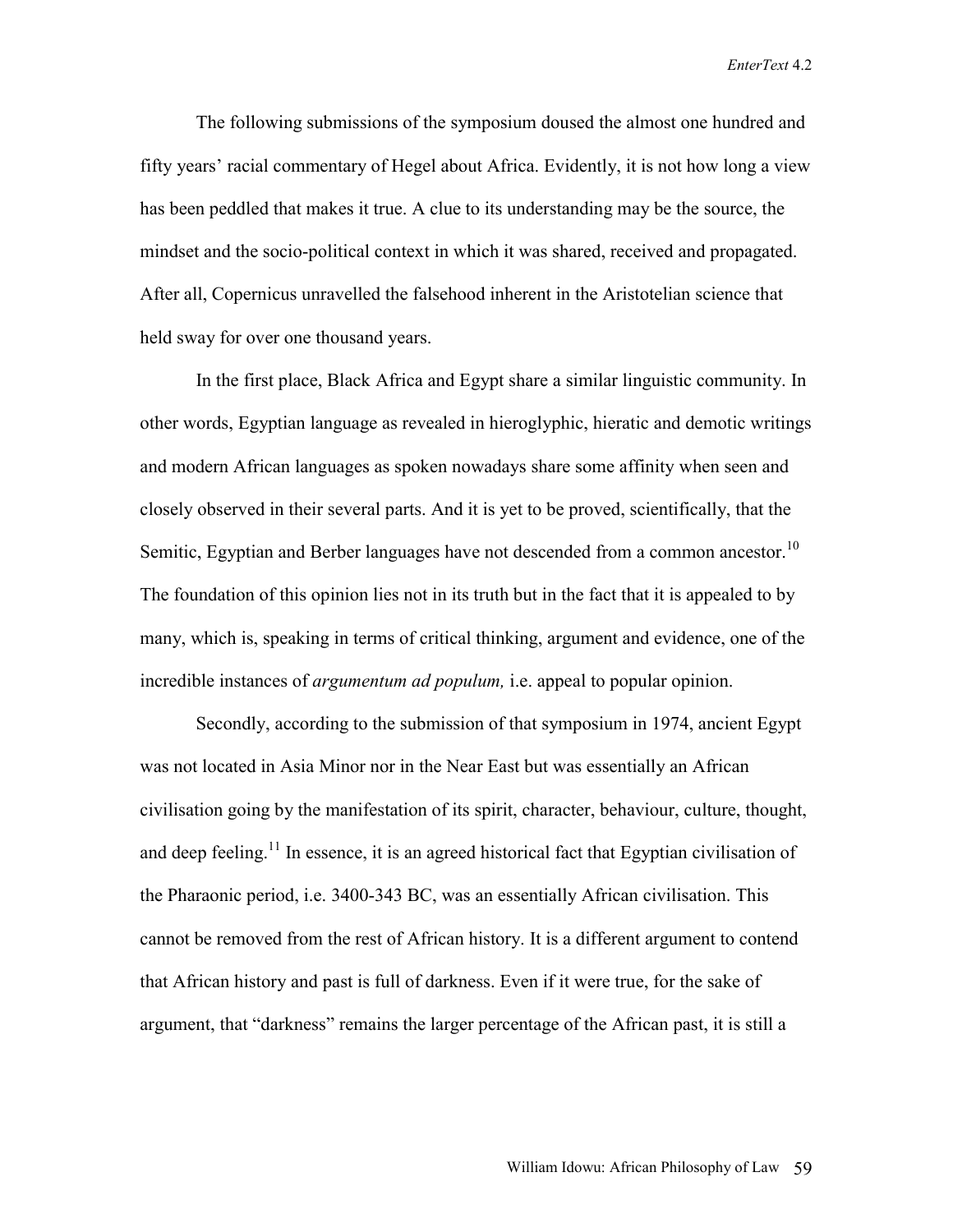fact that darkness is part of history. The African past can be defined in terms of distinct episodes, and varying patterns of history and memory the African has about himself.<sup>12</sup>

 Besides, Hegel's conclusion about African history and the Egypt debate was neither a product of intense historical research nor born out of deep moments of pure historical observation, scientific investigations, experiments and experience. It was basically a product of prejudiced philosophical history which is informed by a particular mindset. Prejudices are born in the minds of men and as such may be heavily situational, circumstantial and contextual. By the same token, it is from the mind that one begins the curative process.

Regardless of the racial colouring that is often brought to bear on the intellectual comprehension and significance of the African past, we cannot arrive at a universal theory of the history of man in general without an apt reckoning of the African phase and dimension in man's total existence. As argued by Lewis Taylor, "no empirically sound general theory of society can be elaborated unless account is taken of every known form of man's existence in society."13 The African person and mind, it is not preposterous to argue, is not a modern or European invention but a product of a particular, distinct and significant history.

**Myth 2: Africans have Little or No System of Laws before the Arrival of Europeans**  There is also the myth that Africans do not have a reflective system of laws before the arrivals of the Western powers. Without any iota of doubt, any serious scholarship on the place of law in African realities must of necessity raise questions about prevailing concepts and theoretical approaches. This results from the fact that the architecture and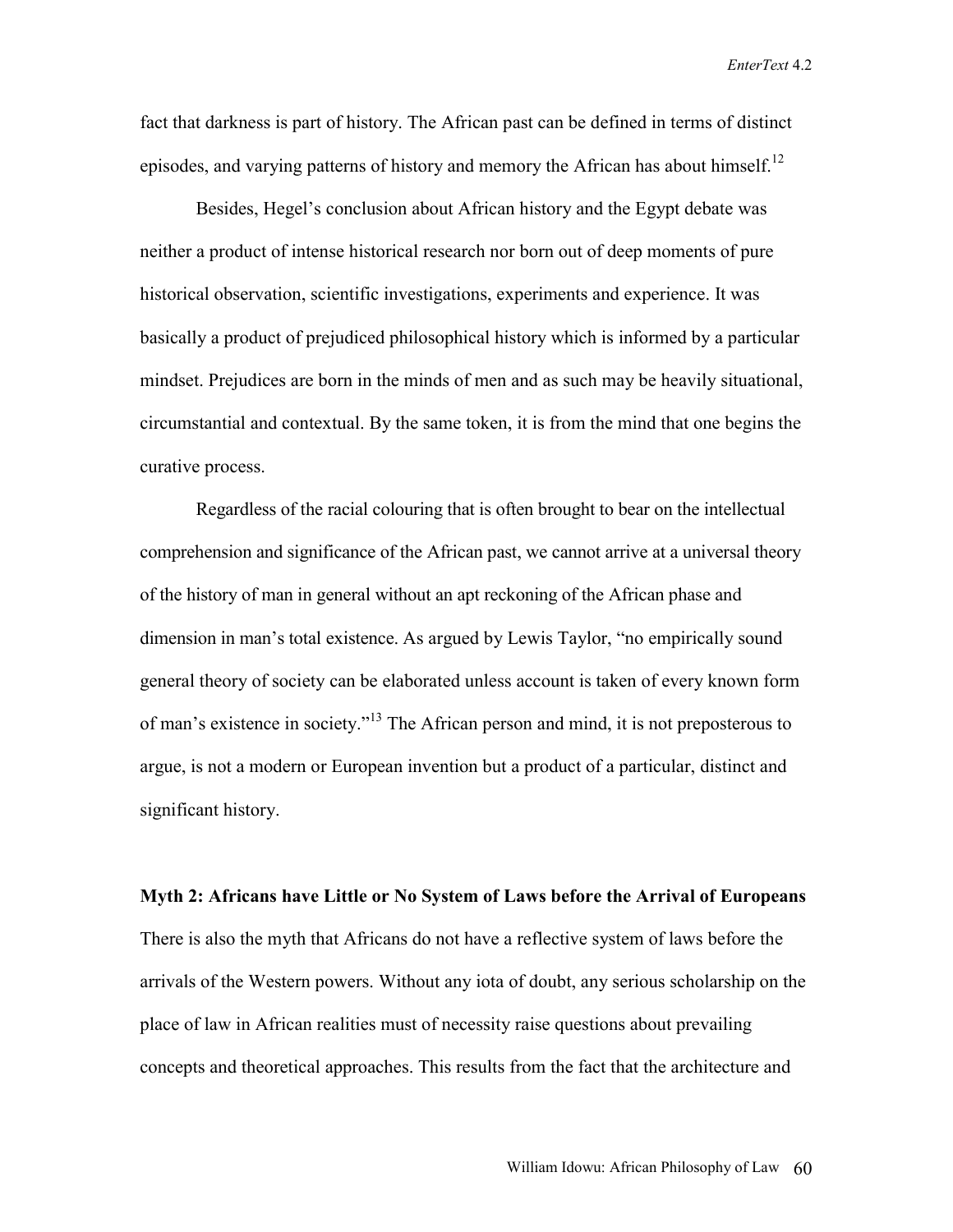furnishings of jurisprudential and legal research have been by and large distilled from European and American experiences.

This mythical representation of African life and philosophy of society has been expressed and strongly worded in several diverse dimensions, with varied and confusing replies ensuing. Probably the most prominent of these mythical representations of African law are anthropological reports and research contained in the works of Driberg (1934), Hartland (1924), and Paget (1951). For instance, while reflecting on the African system of law, Driberg reasoned that "generally speaking, symbols of legal authority (i.e. police and prisons)…are completely absent, and in the circumstances would be otiose."<sup>14</sup> In strongly worded prejudice about Africa and African systems of law, R. T. Paget (1951) opined that "thought in tribal society is governed not by logic but by fetish. To the tribe, trial by fetish is just and trial by reason is unjust…. it is futile to seek a reason in tribal justice, as it is not rational."<sup>15</sup>

 Another variant of this myth about African law can be seen in the views of Smith. According to Smith, Africans only knew about customs instead of law.<sup>16</sup> In corroboration of this thesis, M'Baye contended that "the rules governing social behaviour in traditional African societies are the very negation of law."17 In furtherance of this thesis, M'Baye contended that traditional Africa sees every rule as law, meaning that Africans lack not only an understanding of the dynamics and language of law but also that African law cannot be distinguished from religion or morality.<sup>18</sup>

 In a more prejudicial form, Hartland, in particular, contended that there is the problem of substance in the ascription and description of the qualities of African law. For Hartland,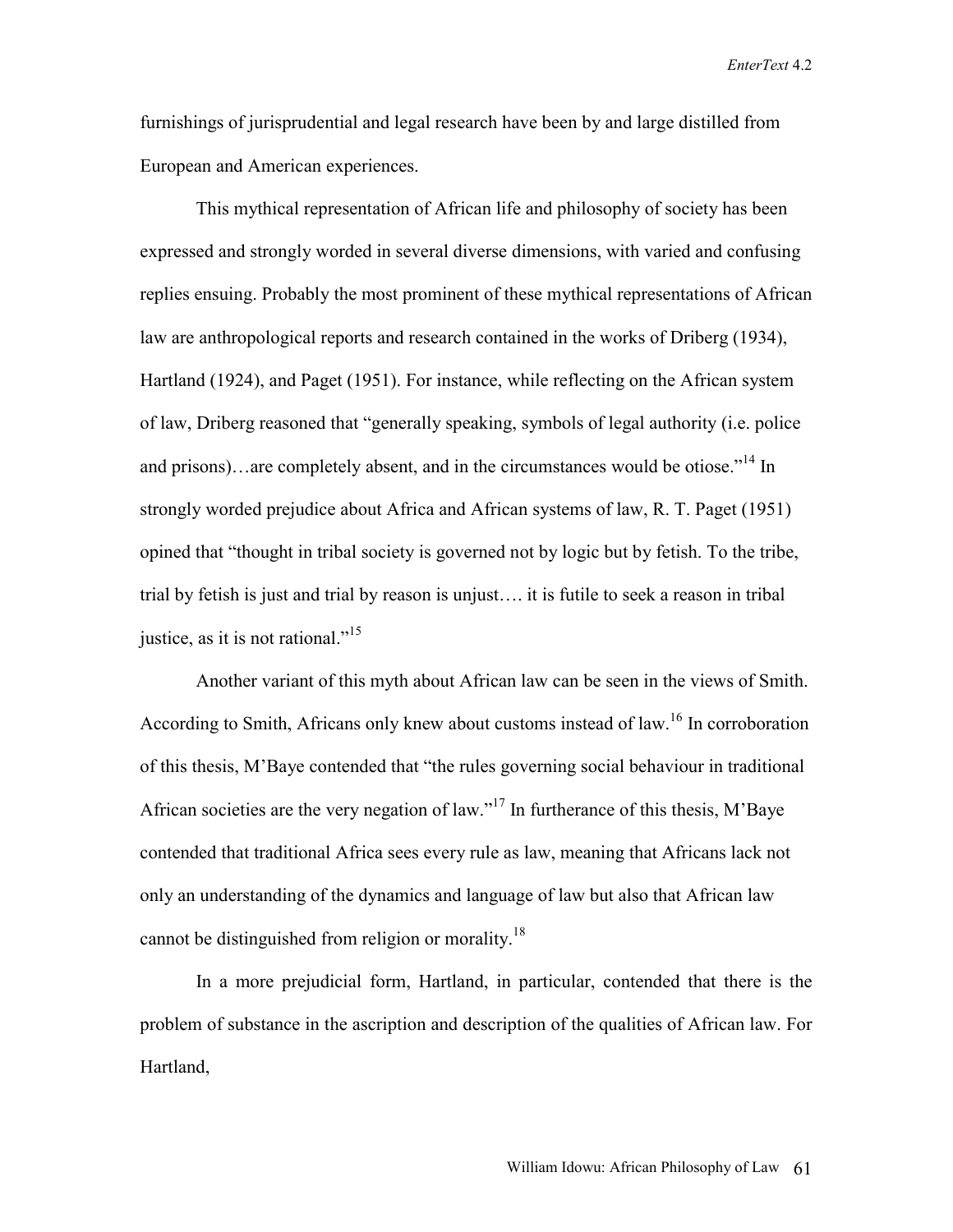Primitive law is in truth the totality of the customs of the tribe. Scarcely anything eludes its grasp. The savage lives more in public than we do; any deviation from the ordinary mode of conduct is noted, and is visited with the reprobation of one's fellows.<sup>19</sup>

The prejudicial nature of these assertions cannot be overemphasised. Regardless of the predilections, the mythical character of these assertions is obvious. In short, all these contentions miss the point. "Except for the differences in social environment," argues Dlamini, "law knows no differences or race or tribe as it exists primarily for the settlement of disputes, and the maintenance of peace and order in all societies.<sup>"20</sup> The same point was evinced by Elias. According to Elias,

The two functions of law in any human society are the preservation of personal freedom and the protection of private property. African law, just as much as for instance English law, does aim at achieving both these desirable ends<sup>21</sup>

But then, analysis must go beyond this point. The contention that Africans have little or no system of laws before encounter with Europe is gravely prejudicial.

As argued by Sobande, three points of wisdom were the constituents of both traditional and even modern Yoruba society. The first wisdom is law or commands, i.e. *Ase*; the second wisdom is culture as reflected in social practices, i.e. *Asa*; and the last wisdom is taboo, i.e. *Eewo. Ase* is the reflection of the king's command or the directives of the government which are believed to be unbreakable. These points of wisdom are either formally or informally portrayed in practices and actions that are commonplace in the society.22 For example, the idea of law in Yoruba society is displayed and portrayed in cultural festivals and social dances. In the area of marriage, for instance, there are distinct dancing steps and songs that are performed during such a gathering that tell of the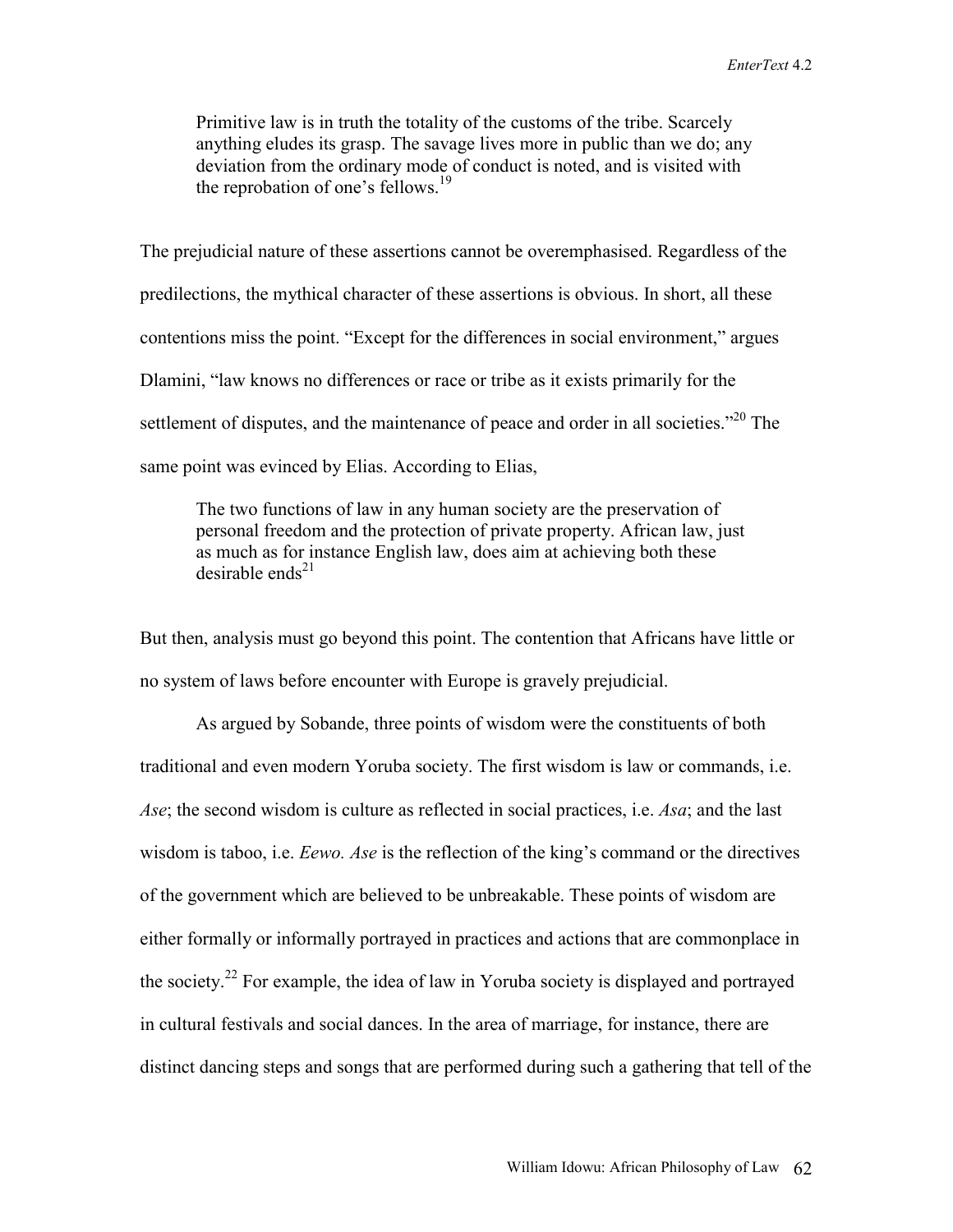kind of laws enjoined in that locality or even in the town at large. Those laws and taboos are pronounced in songs and chanting. The essence of the chanting is to acquaint the people with laws that are operative within the social institution called marriage.

The same can be said of cultural festivals. In most cases, these laws are not written down but are believed to be registered and written in the collective memory and consciousness of all and sundry in the relevant society. That is why an average African society is said to be heavily communal. The absence of written forms of law furthers the communal feelings and belongingness such that anyone trying to break the law is often helped and warned by fellow citizens of that political or social group.

The idea of *Oowe,* i.e. collective or communal help, is on the one hand a social concept, but on the other it is essentially an agricultural engagement. *Oowe* also speaks of the existence of laws among the Yoruba people. These laws are defined into existence when citizens of a township engage themselves in the practice of *Oowe*. As a social practice, though, the laws that define the relationship are not meant to be broken or set aside. They are necessary for the uplifting of social equilibrium among members of that same community. These outlined cases of social practices speak of the idea of law as exemplified in Yoruba communal life

The pertinent question is what is law? Even in Western jurisprudence, the question remains unanswered. On our part, it is our conviction that the prejudicial nature of this train of thought (that Africans do not have a system of law) for African studies and scholarship may appear obvious, but then the freshness of this racial bias is brought to light by the fact that among legal philosophers and in the field of the sociology of law, the nature and definition of law is about the most thorny and troublesome aspect. Indeed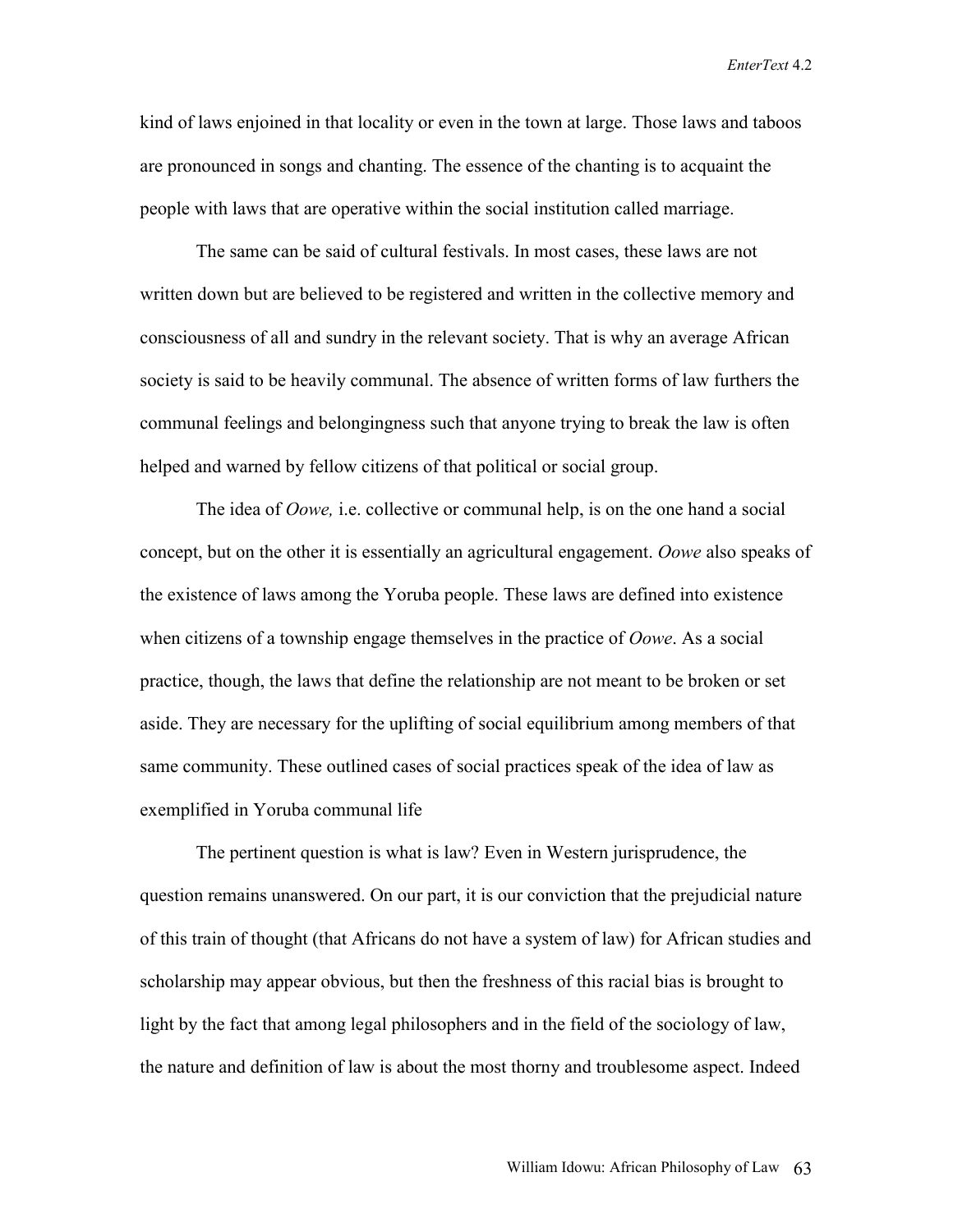the whole of legal philosophy seems to be clustered around this perennial difficulty. A century<sup>23</sup> of ideological and listless debates and arguments on the very nature of law<sup>24</sup> in mainstream jurisprudence amongst jurists and legal philosophers has left jurisprudence spent such that issues of utmost relevance to societal continuity and progress should undeniably take over. Such debates and controversies, in our view, have only succeeded in projecting our ideological predilections and inclinations. Apart from this, the unsettled nature of this dilemma in general jurisprudence reveals the Eurocentric bias against Africa, Africans and African realities. If the nature of law is unsettled even in Western legal theory, it is preposterous to conclude that a part of the world is lacking in the understanding, conception and reflection on that same item of human knowledge. Citing living examples from the Barotse, Max Gluckman argues that Africans had held a theory of law and government similar to that of Albert Venn Dicey. The fact that these thoughts were not written is another inquiry altogether. In his words,

Though the setting of African law might be exotic, its problems were those which are common to all systems of jurisprudence…. Barotse courts are dominated by ideas of justice and equity. These ideas influence their total evaluation of evidence… the Barotse believe that justice in this sense is self-evident to all men, and they call their principles within this justice, laws of God, or laws of human kind. That is the Barotse have a clear idea of natural justice, which they constantly apply. They apply natural justice, of course, within particular economic and social conditions…but it is natural justice. And natural justice involves for them, as for us, certain ultimate principles of law, as that a man who injures another shall make recompense; no man should be a judge in his own suit....<sup>25</sup>

### **Myth 3: African Jurisprudence has No Respect for Individual Rights**

The third myth with respect to African jurisprudence is the view that African philosophy

of law and society has no respect for individual rights. In other words, it contends that the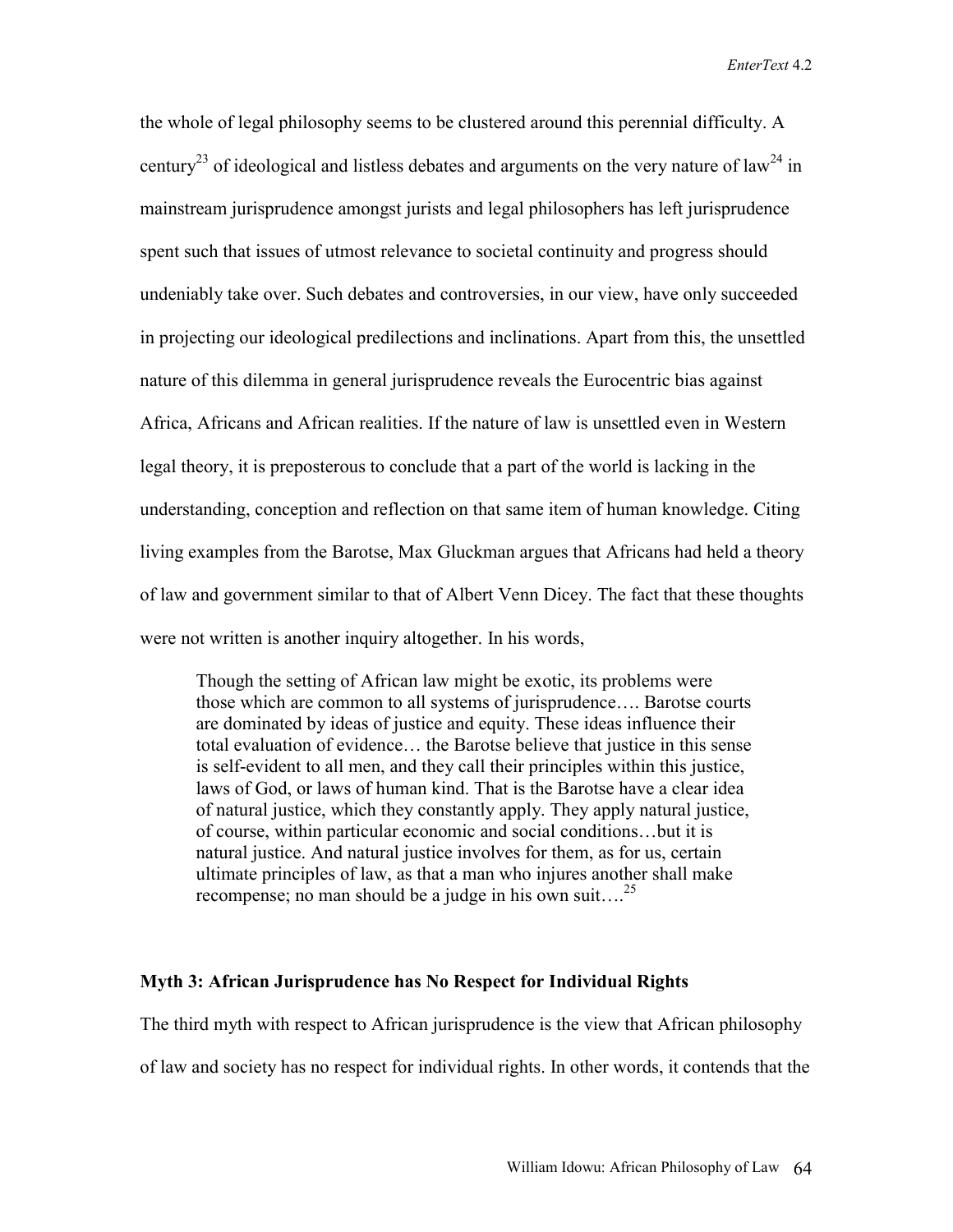status of the individual is precarious. There have been various dimensions to this mythical relegation of African law. For example, some are of the view that the basis of operation in African law is communalism not individualism. There may be a modicum of truth in this assertion but then it is not the whole truth. Even though a communal bond exists, it does not in the essential sense vitiate the status of the individual. There is a wide and general recognition of the rights of the individual as well as the rights of the collective. The relationship therefore is a symbiotic one. This is echoed in the pertinent observation of Max Gluckman, who notes that the failure of one tribesman to perform his legal obligations may "lead to severe disruptions of general relationships, and even ultimately to the break-up of the group." $^{26}$ 

Reading from this line of thought, one could come to the conclusion that the individual/community relationship is one of mutual dependence. The individual spells and safeguards his rights within the ambience of the communal life and spirit while the continuity of the community in turn is enhanced by the type of reciprocity it receives from the free and unhindered dispositions of rational individuals within its enclave. Within this kind of reciprocal relationship, individual life is not only enhanced but it derives meaning and significance.

However, the argument on the rights of the individual in African philosophy of law has been taken further than this. In Driberg's version, African law subscribes to and is founded on a collectivist organisation.<sup>27</sup> Rendered in a similar but different sense, M'Baye posits that African law only offers an opportunity "to live under the protection of the community of men and spirits<sup>28</sup> for the individual; there are no individual rights;<sup>29</sup> the individual has no role to play in legal relations; $30$  and that it is only in rare circumstances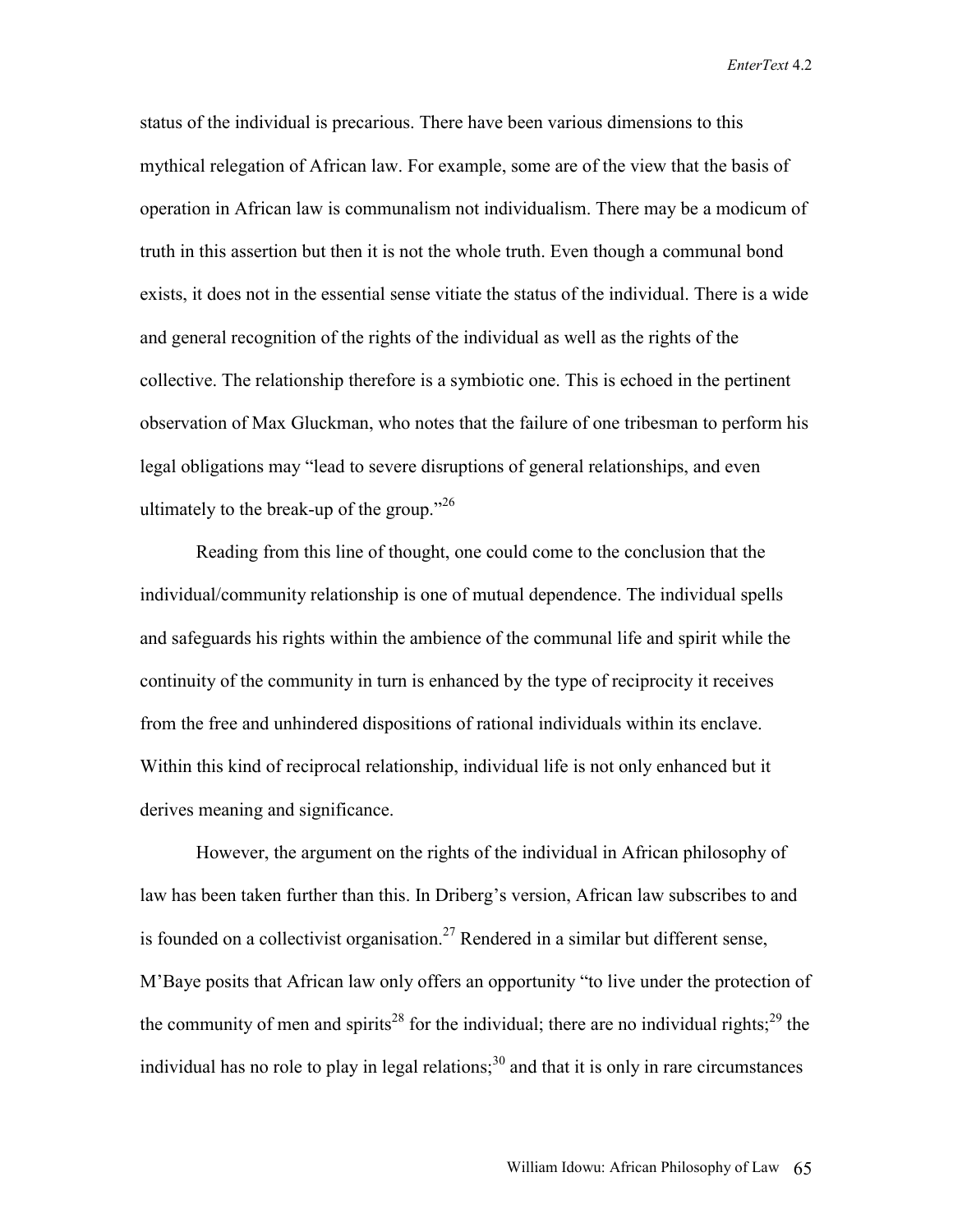that the individual is treated as a legal subject in African law. In his conclusion, "only the 'personage' is taken into serious consideration."31

It is evident that the proponents of this myth are simply exaggerating this aspect of African law. If the individual has no rights within this kind of jurisprudence, what then do we make of the idea of punishment hinted at under African law? For example, when an individual has committed a crime, within the structure of law operative in that society, he is punished for the offences committed. The rights of protection that he used to enjoy in the relevant communal sense are withdrawn and suspended. The punishment is applied to him and the significance of this is that what were considered as rights, previously, cease to be rights because of the breach in the communal life.

To this end, whether in punishment or outside the purview of punishment, what is meaningful in this kind of interaction is the place of the individual qua the community. As argued by Dlamini, the individual bears primary liability for wrongs committed, while the other members of his group may, in certain circumstances, bear secondary liability. In his words, this applies when "someone is acting *in loco parentis* or is liable to contribute for the misdeeds of the offender."<sup>32</sup>

Furthermore, emphasis on rights in African law only transcends the individual, and does not mitigate or vitiate its status. There is a difference between "erosion of the status of" something and "transcending the status of" something. African law's emphasis on collective and social cohesion is not at the expense of the rights of the individual within that community. This clearly debunks the revered and exaggerated opinions of Fortes concerning the philosophy of society held by the Tellensi of Northern Ghana in West Africa. Fortes had declared most presumptuously that "the solidarity of the whole is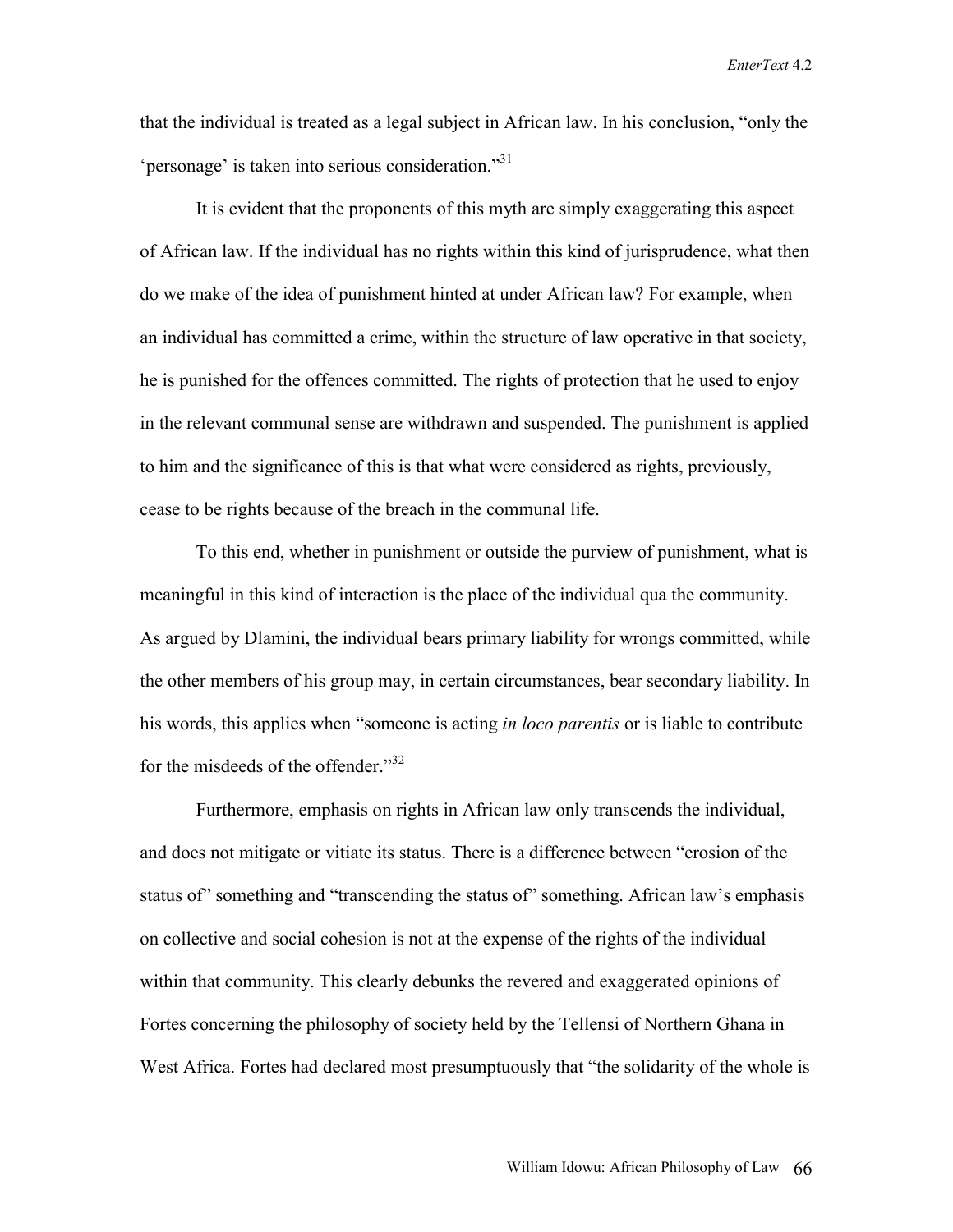stressed at the expense of their individual private interests or loyalties<sup>"33</sup> among this tribe. At best this opinion is a myth; less euphemistically, an exaggeration. In Yoruba philosophy of law, for instance, social cohesion and communal obligation do not make the status of the individual insecure or irrelevant. One Yoruba proverb explains this fact in vivid terms. Among the Yoruba people, *oko ki i je ti baba t'omo ko ma ni aala,* meaning that "a farm that ostensibly belongs to father and son invariably has its boundary of demarcation."

As a matter of fact, one of the complex historical processes behind the success of the African philosophy debate, as emphasised by Oruka and others, neither creates nor indicates an insecure position for the individual in the African philosophy of society, or, by extension, in African jurisprudence. This historical and complex process concerns what is referred to as sage philosophy or sagacity. As propounded by Oruka,  $34$  sage philosophy is a healthy practice indicating the presence of a critical and rational spirit in African communal or traditional societies. But the most important truth about sage philosophy is that it is individualistic not corporate. This will, in the obvious sense, run against the opinion of John Mbiti that in Africa "a person cannot be individualistic, but only corporate."<sup>35</sup> This is to overdraw the picture of African traditional life.

The individual in African society "develops the sense of duty and obligation to live and work for the whole"36 but then it does not in any way vitiate the rights, obligations and responsibility of the individual in the African philosophy of law and society. This is why this adage is of celebrated importance for the status of the individual among the Yoruba people, for instance. Among the Yoruba people, the adage *ko ju ma ri*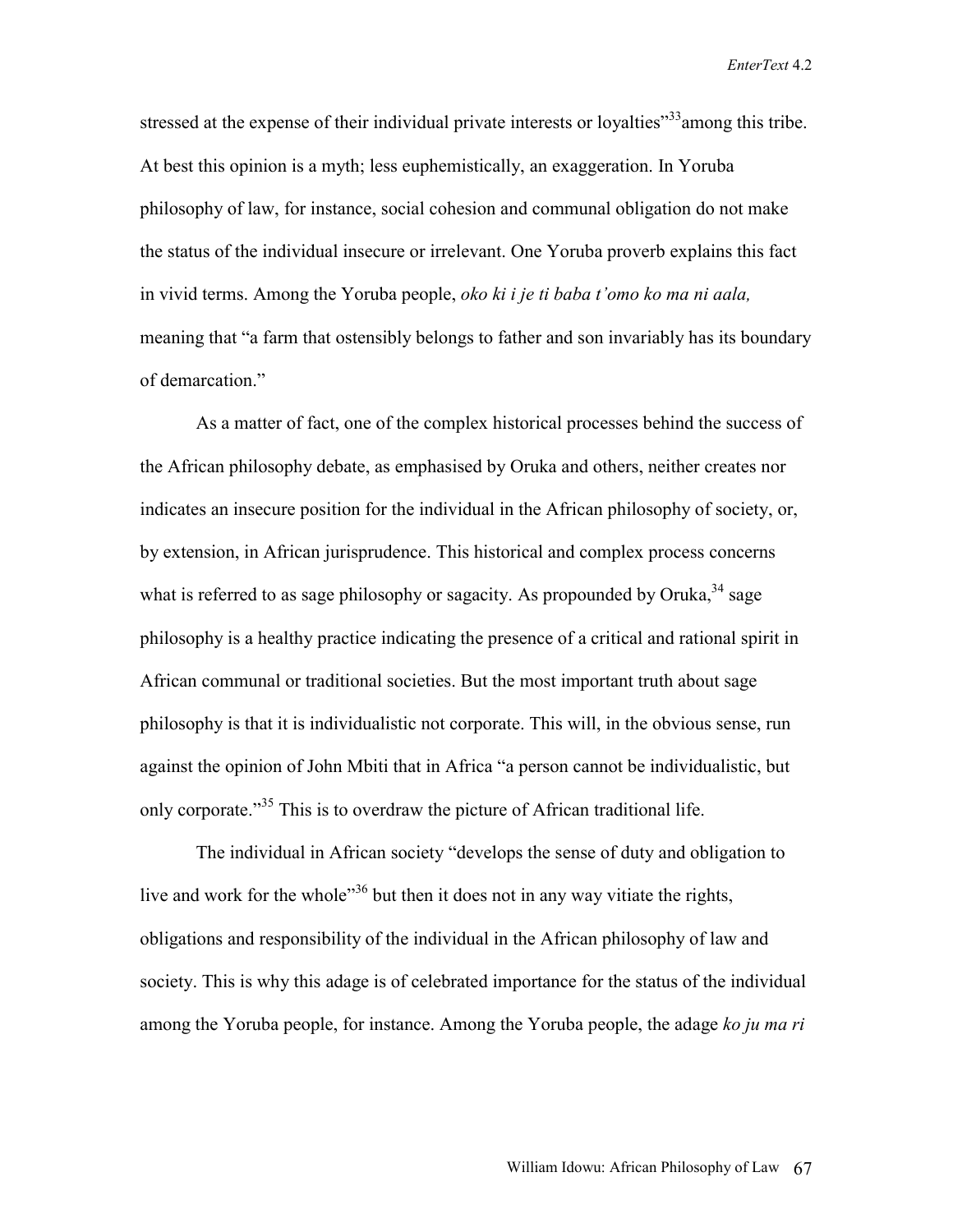*bi ese loogun re* means that "the foot is the answer if the eye would avoid mischief," i.e. in situations of danger or crisis, one is expected to take appropriate action.

In the same vein, the Yoruba people also have an adage which states that *a ki wori olori kawodi gbe teni lo,* meaning that "you should not keep keen watch over other people's matter while the evil bird makes away with your own." The meaning of these proverbs lends credence to the fact that African law respects and protects individual rights and liberties. From these adages, responsibility in any relevant areas of life whether in morals, law, religion, first have their foundation in individualism before its translation and application into our communal dimension of being. The brand of individualism encouraged and emphasised in the African philosophy of society is one that detracts completely from what C. K. Anyanwu branded as "psychic dissociation"<sup>37</sup> in the society.

Set within the context of the above, the importance of African philosophy of law lies in the fact that it is a pointer and solution to one of the aching controversies in western political philosophy—the individualism and communitarian debate. One of the premises and promises of the future of African jurisprudence stems from the fact that it moderates the sort of individualism that the notion of the Rule of Law is peddling today. The concept of the Rule of Law as enshrined in most constitutions of modern states today advocates individualism. The basis for this is captured in the fact that it alone encapsulates or expresses the dignity of man in a hostile world that does not pay attention to the individual.

For African jurisprudence, while the ideals of individualism are centrally located in the dignity of man, individualism with a human face is what the world needs. What this means is that the individualism which creates room for what Anyanwu calls "psychic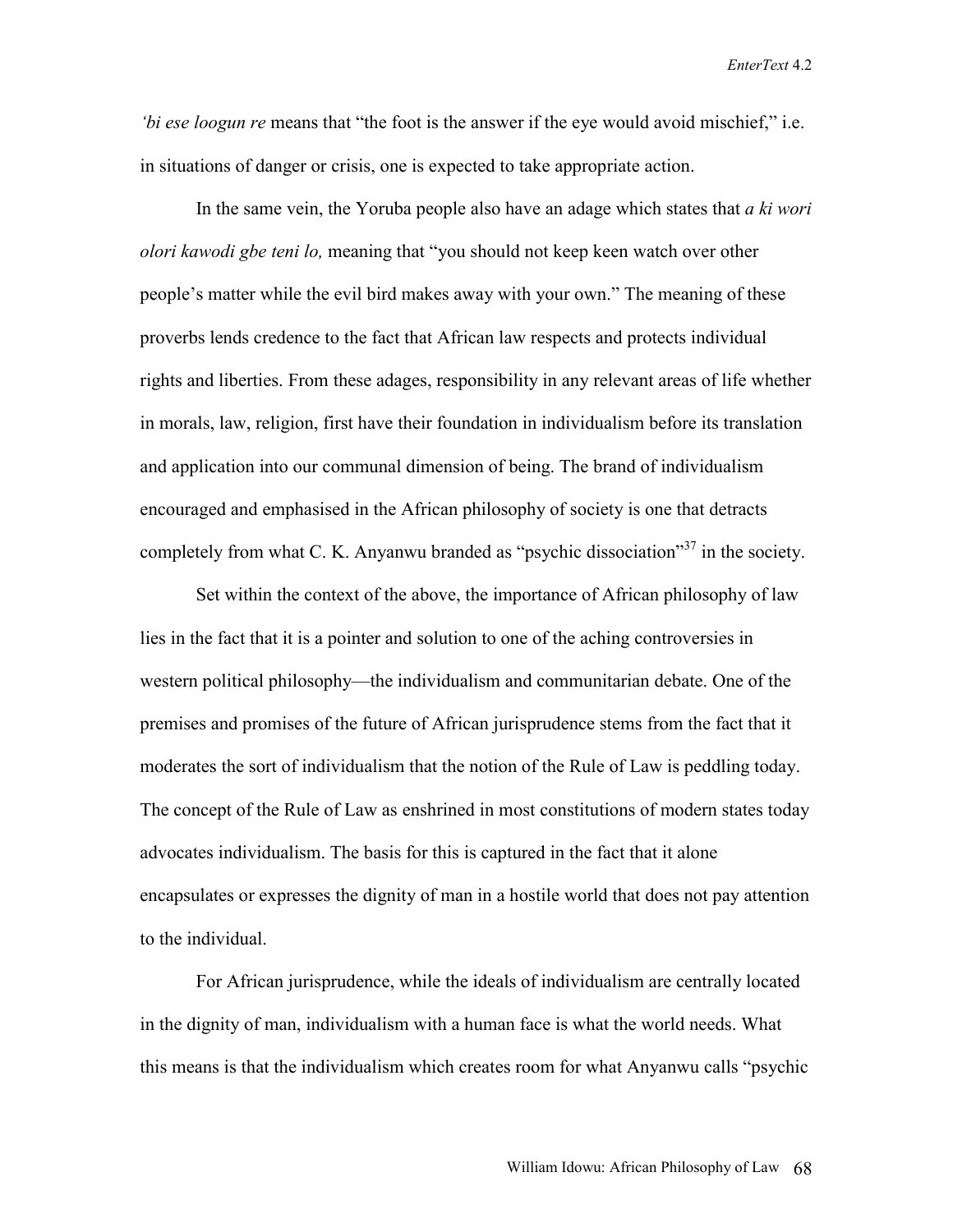dissociation" should be banished from our legal concepts and principles. Therefore, the relevance lies in its moderation of the understanding of individualism in our modern world. In effect, the beauty of that moderation consists in the fact that the individual should be seen in the light of the whole, and that meaning, significance and value "depend on the art of integration."38 The problem of integration in the world today is critically located in the kind of scalpel used in defining integration. Integration as often been seen as consisting only in the actions of dissociated individuals. Necessarily, therefore, the principles inherent here are bound to be flawed.

## **Myth 4: African Jurisprudence is Positive not Negative**

The fourth myth concerns the claim that African philosophy of law is positive and not negative. The meaning of this assertion consists in the view that at the heart of African law is the pursuit of social equilibrium, the maintenance of pre-existing harmony and not the punishment of offenders. In other words, it is claimed that African law is only concerned with how people should behave in the society, not the penalty for crimes committed. This view was propounded and celebrated by Driberg. According to Driberg, African criminal law only directed how people should behave towards one another, neglecting in the process the punitive aspect of law. The implication for African law, reasons Driberg, consists in the fact that African law is a weak instrument for curtailing crimes and criminal offences in the society. To this end, the capacity for enforcement in African law is lacking or substantially eroded.

The falsity of this charge against African law is obvious. In general, it is a necessary condition that laws in every human community respond to both positive and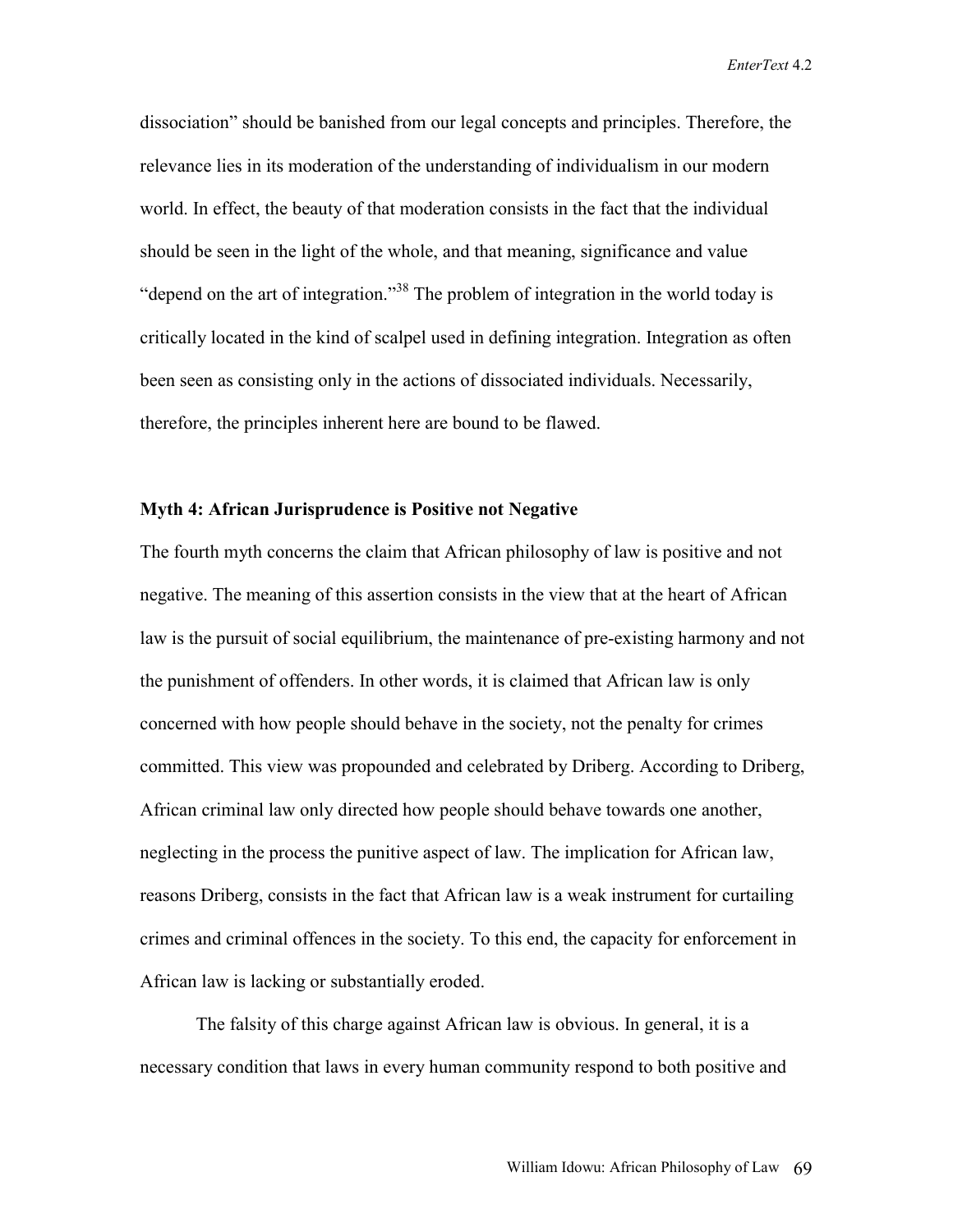negative aspects. In the positive sense, law promotes the guarantee and safeguard of rights, liberties and freedom. It ensures the promotion of a healthy and safe environment for the cultivation of hope and peace with respect to the common good. This constitutes the positive aspect of law. On the other hand, law also performs a negative function which is the punishing of offenders against the societal ethos and rules. This much is what the criminal aspect of law in every society is concerned with. Certain acts are regarded as offences against the state, and punishment for their breach is clearly spelt out by the canons of the law.

Both aspects of the law are found entrenched as the substance of African law. As it has been argued, African law differs from Western law only in terms of emphasis and degree and not in terms of substance. It is a proposition too plain to be contested that what Driberg regarded as the negative part of law is an essential feature incorporated in African law. In fact, the issue of punishment is not taken lightly in African law. The idea of punishment in African jurisprudence transcends the concept of punishment found in Western penology. Whereas western penology sees punishment only in the light of the offender, the idea of punishment for crimes in African philosophy of law and society touches not only on the immediate offender but also on the family and the community where the offender is necessarily a member.

One other striking quality of African jurisprudence in this respect, one which makes it remarkably different from the Western jurisprudence and penology system, consists in the idea of reconciliation. Even where offenders in a crime situation are punished for their crime under the relevant law in Africa, the beauty of the African penology system is the reconciliation of the offender to himself, the victim concerned in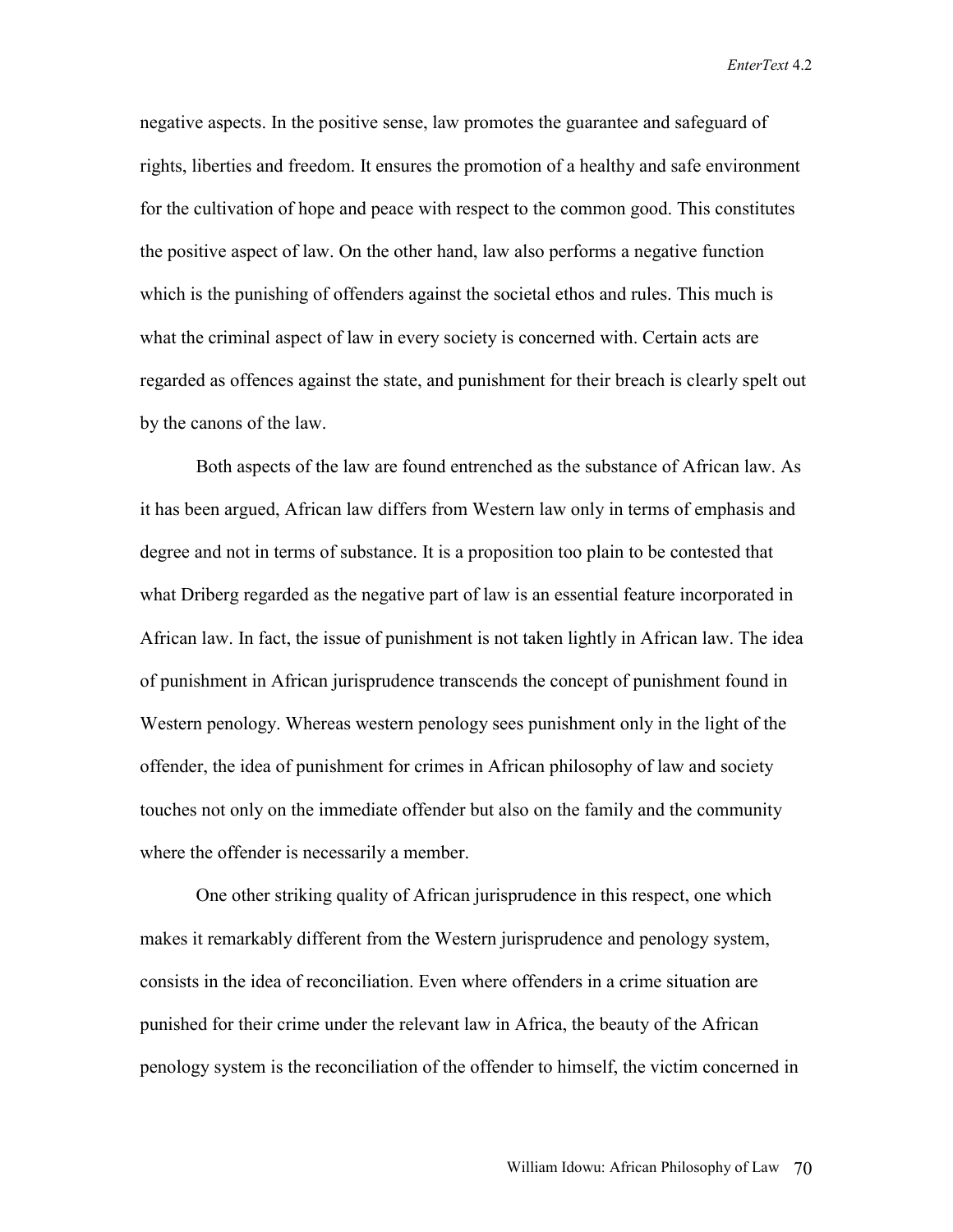the case and the entire society at large. The reconciliatory aspect of punishment is a significant aspect of African philosophy of society.

The application of sanctions is a very prominent aspect of African law. These consist of sanctions such as expulsion from the community, supernatural sanctions, withdrawal of economic co-operation, seizure of property, ostracism, public ridicule, and even capital punishment. All these are applied, one way or the other, in African philosophy of law. The enforcement of these varying punitive measures in African jurisprudence varies, and is dependent on the context and the circumstances involved.

This concept of punishment or the idea of sanctions altogether can be readily understood among the Yoruba people of West Africa. For the Yoruba people, matters of crime and the attendant punishment are prime elements of jurisprudence. The Yoruba people have a saying that *ika ti o se ni oba nge,* meaning that "the finger that offends is that which the king cuts." Again, it is said among the Yoruba people that *Nitori ti a baa se ni a fi I l'oruko,* meaning that "we bear names (for purposes of identification) in case we would commit (criminal) offences."

From these two statements, the concept of punishment, as a valid and salient feature of Yoruba jurisprudence, is easily and readily portrayed. The first proverb expresses Yoruba belief in the fact that it is he who commits a crime who should be punished or sanctioned. Definitely, therefore, Yoruba jurisprudence frowns on the punishment of the innocent in any given dispute or criminal case. It is in the light of the importance of not attributing blame to the innocent that Yoruba elders often resort to very particular, exhaustive and mysterious means to establish the heart of a case, especially when the issue hinges on complicated and complex grounds. It is believed that where an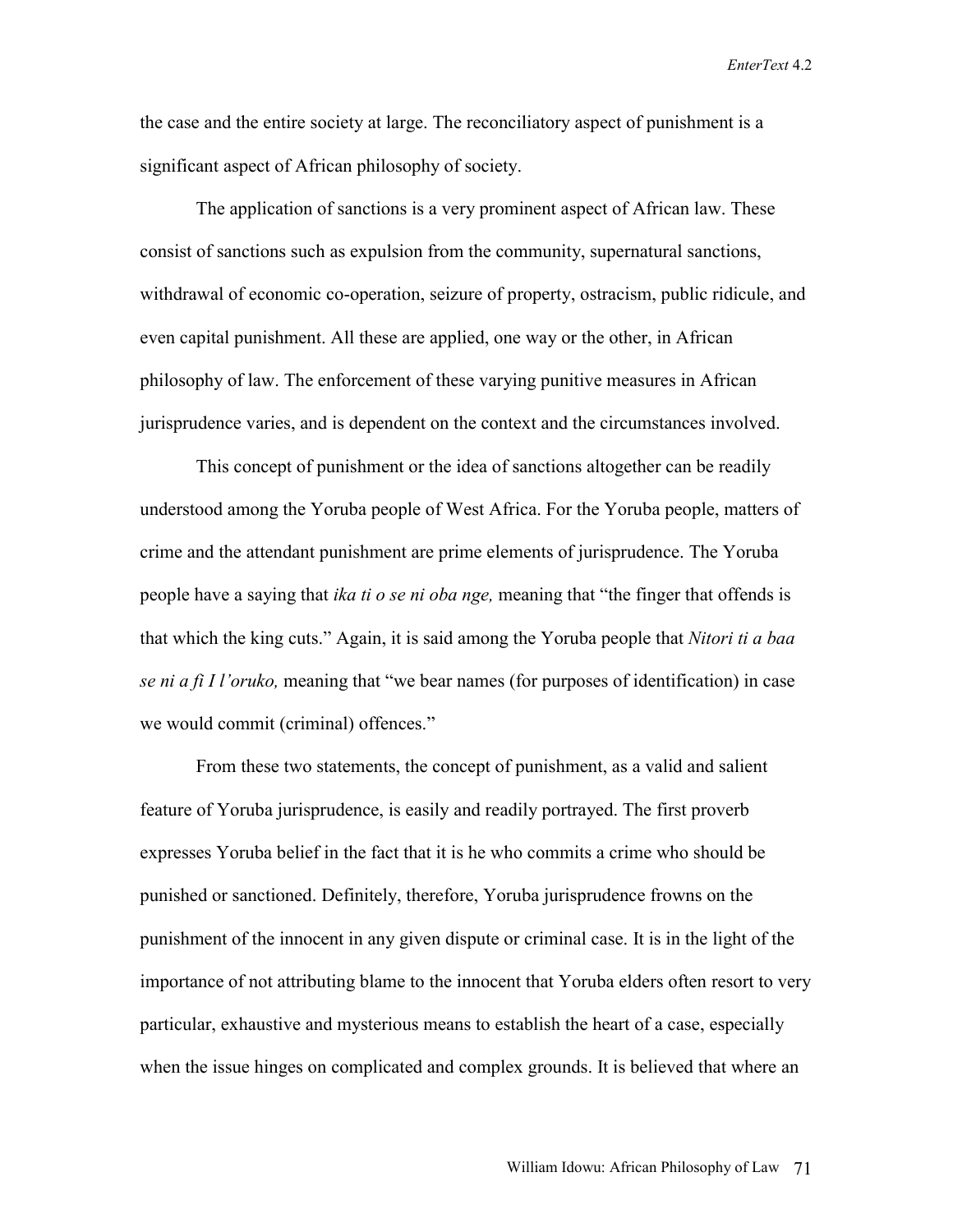innocent person is unjustly punished for a crime that was committed by another, the consequences for the society can be deadly and grave. In an important sense, therefore, Yoruba jurisprudence recognises and incorporates the salience of punishment in any criminal matter.

The second proverb among the Yoruba people also portrays the acceptance of punishment in Yoruba jurisprudence. Names are a significant index of identification in general and a mark of personal identity. They are identity indicators, attributing certain qualities to the person concerned. In this case, what is meant is that names are crucial in identifying who is to be punished in any criminal matter. Without names, where crimes are committed, it becomes very difficult to isolate and identify the culprit for the purposes of punishment. The Yoruba concept of names is not only significant in terms of punishment but also important in the overall structure on which their jurisprudence is established.

This easily refutes the mythical conclusion often peddled against African law as lacking the elements of sanctions and punishment. In fact, African philosophy of society in which such jurisprudence is embedded contains a very rigorous and severe system of punishment and sanctions that no member of that society would want to incur. Granted its postulates, the mythical character often granted and ascribed to African law as being positive only and not negative in relation to the absence of punishment is refutable. In what can clearly be judged as a conversion experience with respect to an initial attitude to African law, C. C. Roberts enthused that

In the first place, European conceptions of law and justice have to be discarded; they have nothing in common with African cultures; they are alien in growth and sentiment, and cannot be used to explain the basis of primitive legal theory…. That there is a recognised code of law founded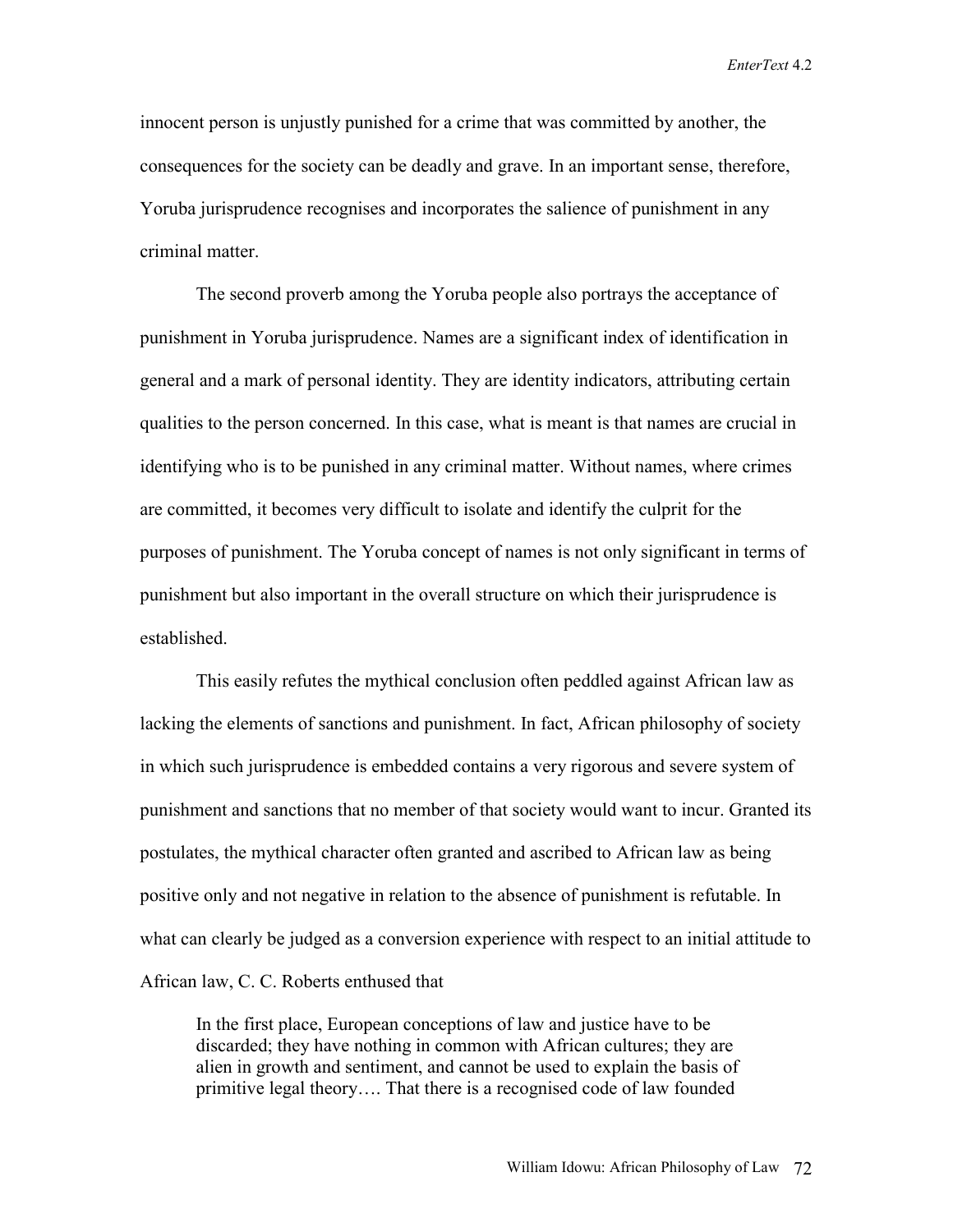on principles of justice is apparent if one examines the native laws affecting murder, adultery, theft, and many others…. As to the laws governing inheritance, ownership of children, property or mortgage we find much resemblance to those in force in European countries.<sup>39</sup>

To push the argument further in the realm of reality, there are outlined cases of practices which point to the existence of laws in African societies and the idea of punishment that arises from them. Significant in this set of social practices is the Yoruba practice of "opening the calabash." This practice is not only social, but imbued into the act is a judicial and legalistic function, a pronouncement of the verdict of the community against the excesses of the king. This is one of the several practices in Yoruba land that point our attention to informal legalistic decision-making actions. The juridical importance of the practice of "opening the calabash" can be understood as a fallout from attempts to flout the proper procedure for legal decisions, law making and law breaking in the relevant communities. Whatever positive laws or actions are put forth by the sovereign, i.e. the Oba, the Ogboni cult, $40$  as custodians of the divine oracle and laws, ensure that the sovereign does not exceed his authority. The seriousness of the connection between positive laws and moral rules in the Yoruba worldview is often projected and demonstrated by recourse to the practice of what is called "the opening of the white calabash with egg." Daramola and Jeje described this practice thus:

In the olden days, when a particular community wants to demonstrate the masculinity or masculine prowess of its monarch, the council of elders gathers together to prepare 'the egg' in a white calabash for the monarch. Once the monarch succeeds in opening the calabash and actually sees the egg in this white calabash, the end is a 'glorious' exit from earth.<sup>41</sup>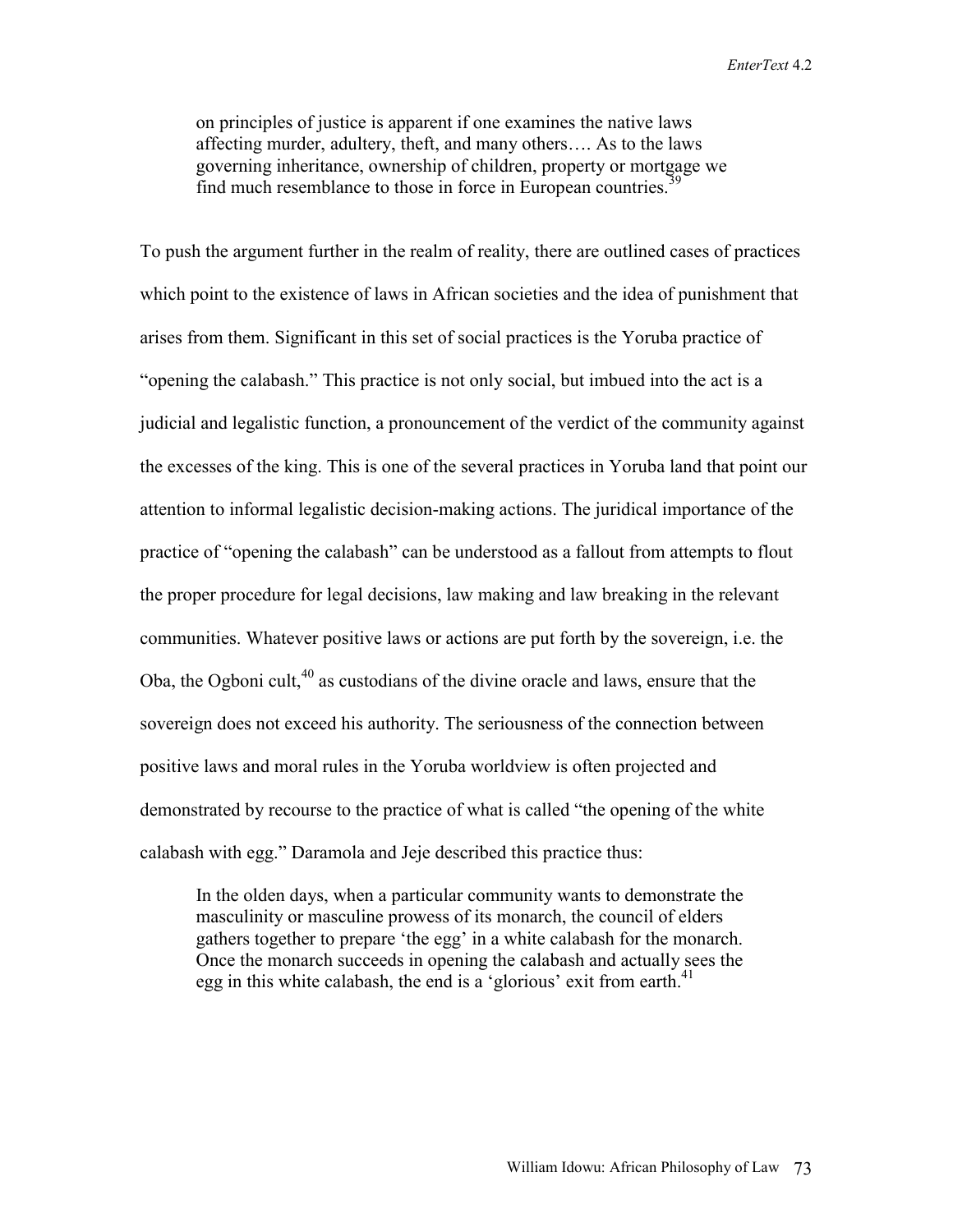The basis for this practice consists in what Daramola and Jeje describe as a conflict between the sovereign's personal pride, as exhibited in his actions, laws and reign, and communal expectation and tradition. In the traditional sense, law and morality are not especially differentiated as a means of social and communal control. This is not only because they (the laws and moral injunctions) reflect and embody the traditions of the people, but also because they have over the years come to represent a vital, moving force or aspect of traditional culture. In this traditional culture, it is unlikely that what is forbidden by the moral life of the community will be found enjoined expressly in their laws. The impossibility of the converse also stands. In this kind of traditional society, laws and morals bear the essential character of taboos and therefore have the same source: the gods of the land. In fact, conformity to established tradition<sup>42</sup> best describes the basis for which the practice of opening the white calabash is performed.

# **Myth 5: The Basis of Obligation in African Jurisprudence is Belief in or Fear of Supernatural Powers**

Bertrand Russell was credited with the saying that fear is the basis of religion.<sup>43</sup> This insalubrious comment on religion in general has become associated with the practice of religion in Africa. This forms the foundation of the next myth with respect to the basis and structure of African law. It is commonly held that the basis of obligation in African law, unlike in the West, is the belief or fear of supernatural beings.

It is generally believed that Africans are incurably religious. To this end, it is equally believed that every sphere of the African possibility is influenced by religion. This is said to hold for the African idea of law. Hence, as contended by Whitfield,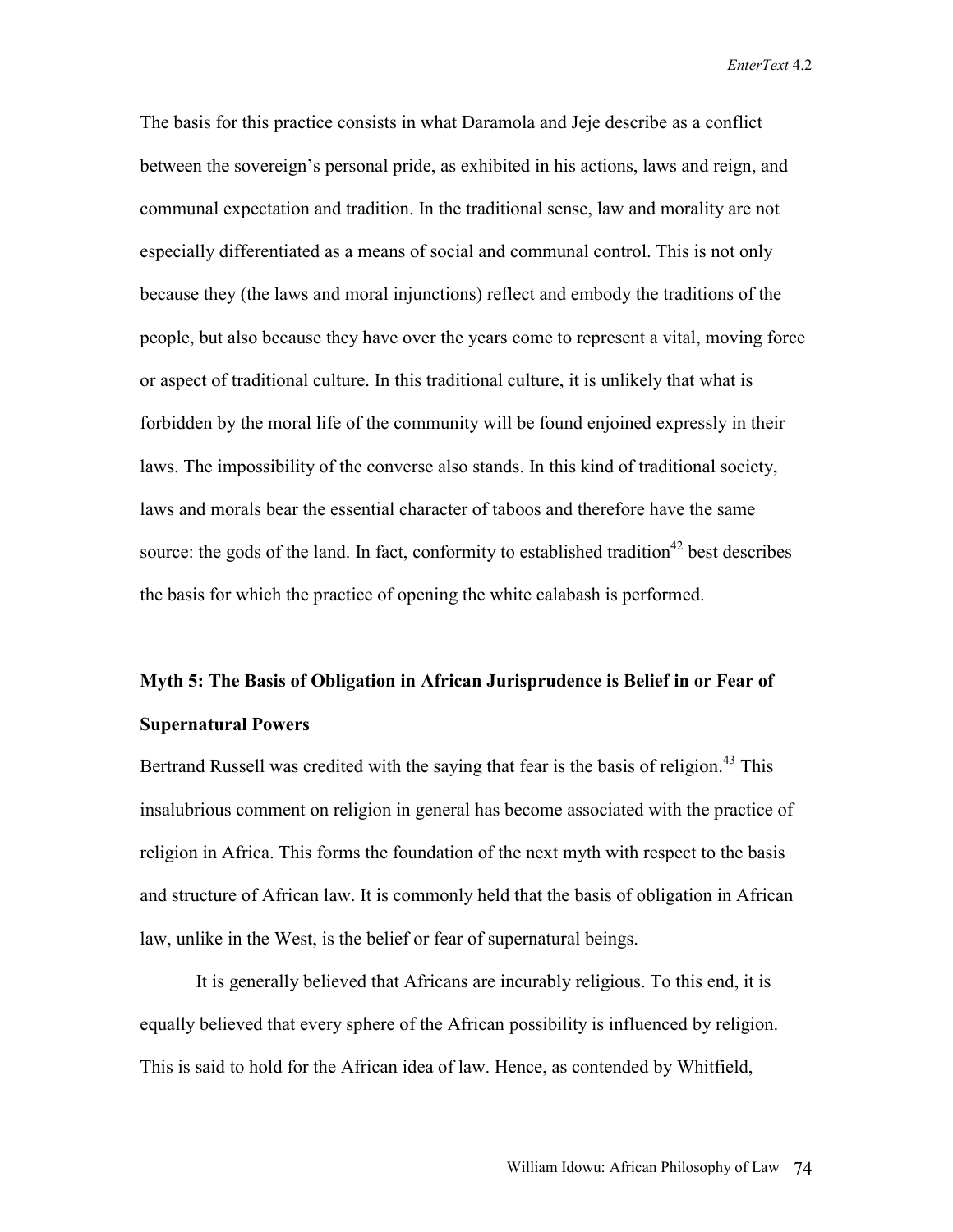African government and law "are part of a living organism within the supernatural order."<sup>44</sup> It is in the light of this that M'Baye contended that the basis of obedience or obligation in African legal theory as a whole could be traced to a belief in "the will of the gods and the wishes of the ancestors."45

As a preliminary observation, two ideas need to be distinguished: the difference between fear of supernatural beings and acquiescence to ancestral wishes and dictates. These two ideas are different but are often conflated. Acquiescence to the dictates of ancestral, departed souls is one thing, and the reverence or fear of supernatural beings is another. Fear of supernatural beings amongst Africans holds, but then it is restricted to areas of breach of sacred rules of rituals and religion popularly called taboo. These taboos are clearly distinguishable from the purview of African law. In fact, as argued by Malinowski, there is no atmosphere of the fear of the supernatural in African society, except in cases which involve "the breach of sacred rules of rituals and religion." According to him, the "breach of tribal customs is prevented by a special machinery, the study of which is the real field of primitive jurisprudence."

Given this, it is preposterous to conclude that the basis of obligation and obedience in African law is the fear of the supernatural. This is a myth with respect to African law absolutely unfounded in reality and clearly not in conformity with the state of affairs in African law. Among the Barotse, for instance, Max Gluckman argued that the basis of obedience to the law in Barotse land is what he calls the "idea of justice inherent in the principle of the reasonable man." Barotse courts do not enforce laws because of fear of supernatural beings. The system contains an advanced process and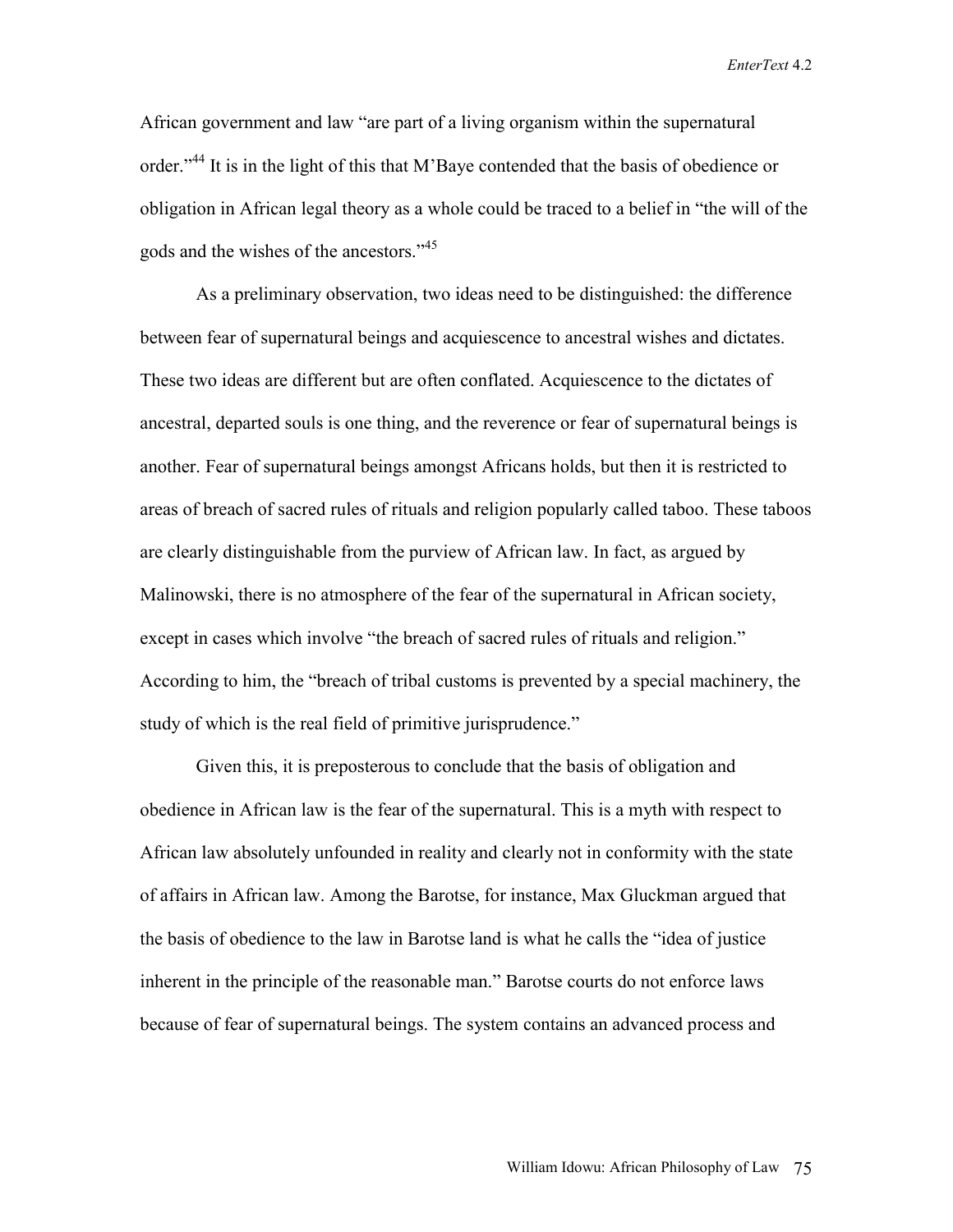procedures for the application of laws of rights and obligations in the light of the values of the reasonable man. In the words of Gluckman,

it seems to me that it is in the study of the reasonable man, in every society, that anthropologists and lawyers can meet. In him social principles and prejudices, customs and habits, group interests and individual experiences, are absorbed, to relate fixed rules of law to the changing variety of life. But the law aims at justice, and the idea of a reasonable man implies an upright man.<sup>46</sup>

Significantly, therefore, the idea of justice as reflected in Barotse law is as rational and straightforward as it is in Western law. In fact, as argued by Elias, fear is "too simple as a legal sanction." According to him, fear only comes into play, in African philosophy of society and communal interaction, on the basis of proximity of relationship. In his words, Africans knew that supernatural forces were only "effective against kinsmen, neighbours and the people one has contact with." In his conclusion, Elias debunked the myth of fear of supernatural forces in the following words:

This classic re-statement of an outmoded theory of religious origin of laws shows the writer to be oblivious of the elementary fact that the psychological motivation underlying moral conduct, fear of ridicule or of legal penalty is not peculiar to the European, and that African law does not so weakly abdicate its function in favour of an all-pervading supernatural authority.<sup>47</sup>

# **Myth 6: There is No Such Thing as the Unity of African Law**

The sixth myth with respect to the African conception of law centres on its so-called unity. According to this view, there is no such thing as the unity of African law. At best, the objection to this dimension of African law is often paraded in the denial of the existence of a common African legal culture, African legal tradition, etc. For adherents of this myth, Africa is too diverse in terms of language, culture, ethnic groups to have or bear a common single focus. Rather, what scholars should discuss is the existence of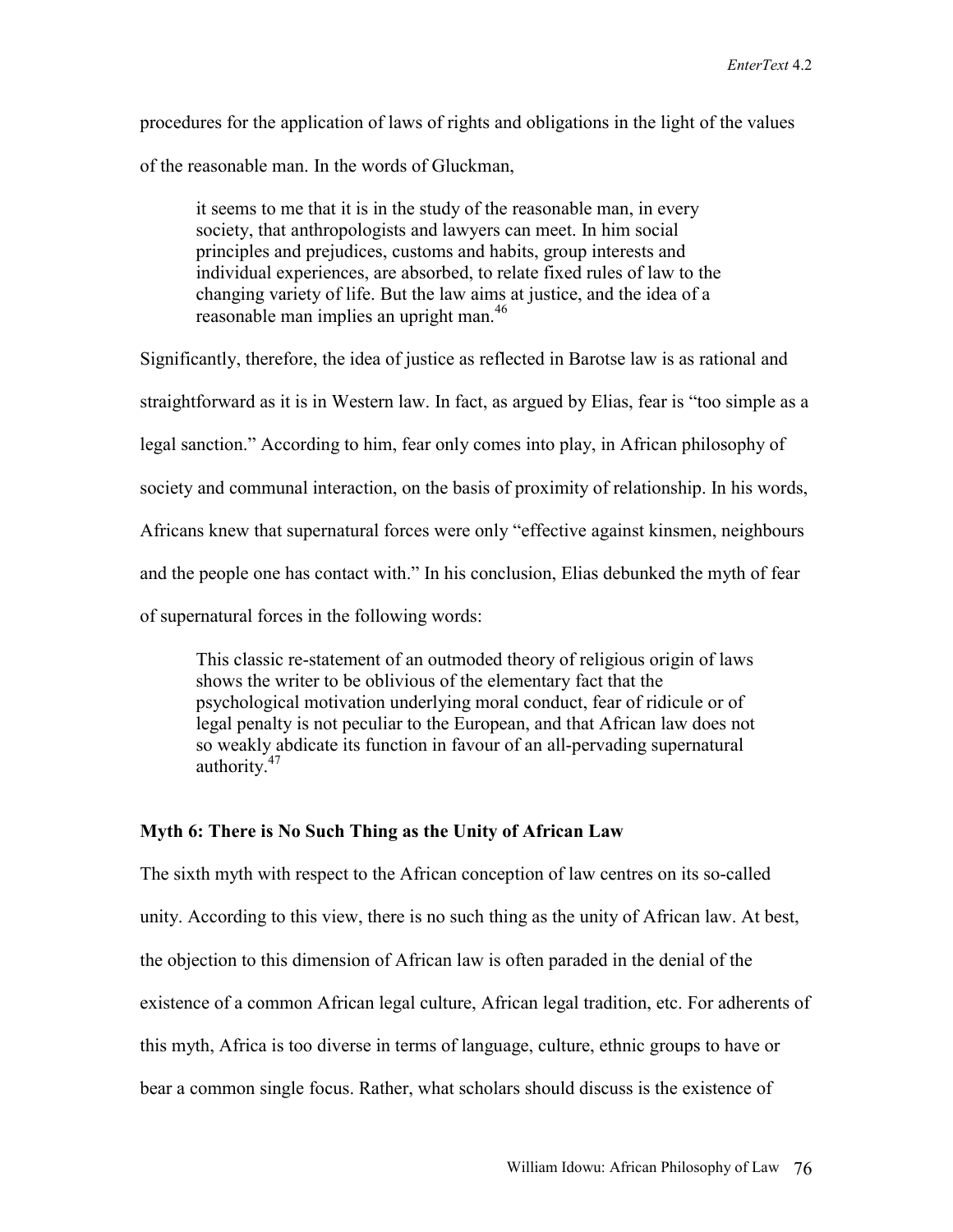specific cultures, traditions, etc. Interestingly, this idea about the nature and substance of African law has some of its adherents on African soil. In particular, Olufemi Taiwo considers this aspect of African law and jurisprudence as nothing but a myth. Arguing against the central thesis advanced by F. U. Okafor<sup>48</sup> against legal positivism in Africa, Taiwo criticised Okafor for peddling one of the myths of the African worldview. In essence, Taiwo's disenchantment with Okafor's paper consists in the fact that it elicits some of the troublesome aspects of African philosophy today, namely that of reducing the African experience in ethics and particularly law to one single tradition. This reduction, for Taiwo, is a myth. In his words,

The "African legal tradition," the "African," etc., are all myths invented by their purveyors to camouflage the fact that they are shaping diverse African practices to fit their theories. On another level, these myths offer somewhat effective stratagems to evade taking responsibility for the often philosophically unsound melange their authors serve up as "African philosophy."<sup>49</sup>

Even though we are not unconscious of the appeal of Taiwo's analysis in pointing out the fact that Africa may not have a single tradition or dominant tradition that can be peculiarly branded as African this or African that, or that we should not mistake the common occupation of a geographical continuum for social consensus,  $50$  it remains possible that Taiwo's problem over, or denial of, what may be labelled African legal philosophy, ethics or religion, may bother on mere assumption, but not facts. Indeed, facts emerging from anthropological researches and studies contradict his assumption. Ironically what Taiwo has succeeded in doing is actually to legitimise and justify our view that African legal tradition is simply non-antagonistic to Western jurisprudential tradition and as such not remarkably different. But nothing can be farther from his intention than this. What, after all, would Taiwo mean by African philosophy, if talk of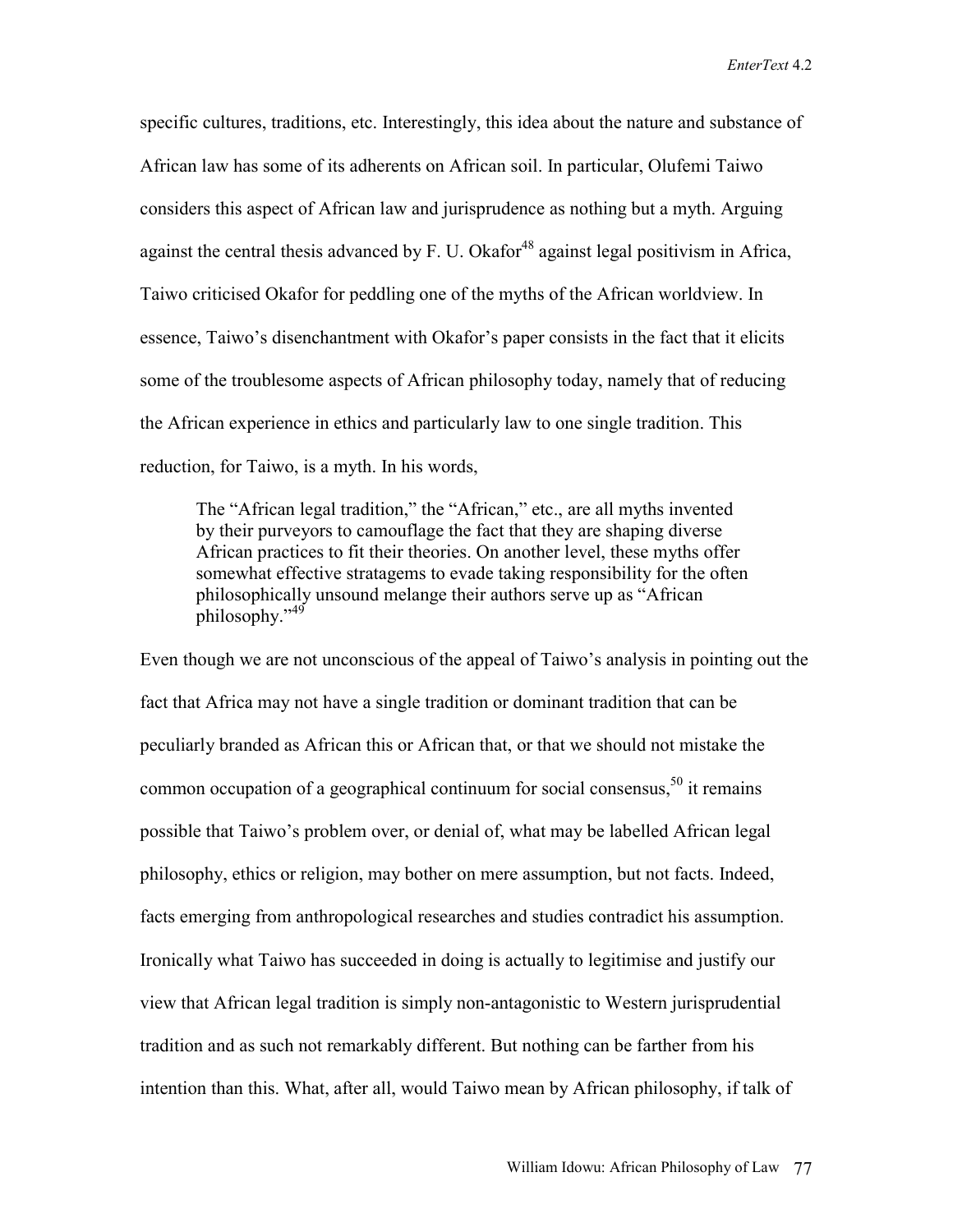African legal tradition, African culture, African identity or African traditional values is self-defeating? Is our muted objection to the existence of African culture, or what have you, not given sociological and anthropological significance when the West describes the history of philosophy as uniquely that of Western philosophy and nothing else?

These and some other issues are the central concerns of P. C. Nwakeze's rejoinder to Taiwo. According to Nwakeze, the problem of Taiwo in understanding Okafor's paper is the failure to admit or understand the idea of conceptual dualism with respect to Okafor's use of terms such as African culture, values, etc. In his words,

A critical appraisal of Taiwo shows that he labours under two major problems, among others: one is conceptual/methodological; the other is substantive. The conceptual problem stems from his failure to distinguish between the use of "African Culture" in the generalised context and "African Cultures" in the specific sense. It is possible, and quite correct too, to talk of African culture, African legal tradition, African personality, African socialisation, norms and values, etc. so long as what is significantly common and fundamental to the cultures being examined is abstracted and emphasised.<sup>51</sup>

### **Myth 7: The Political (Institutional) Basis of African Law (Jurisprudence) is Non-**

# **Democratic**

The next myth with respect to African jurisprudential thoughts concerns the misconception in some quarters that the traditional political institutions on which the African conception of law was based were, strictly speaking, authoritarian, despotic and non-democratic. To this end, it is believed, African jurisprudential thoughts were based on an essentially flawed character: a non-democratic foundation. Put in another form, the argument on which this myth about African law is based simply states that governance under the traditional societies in Africa was at best characterised by the despotic will of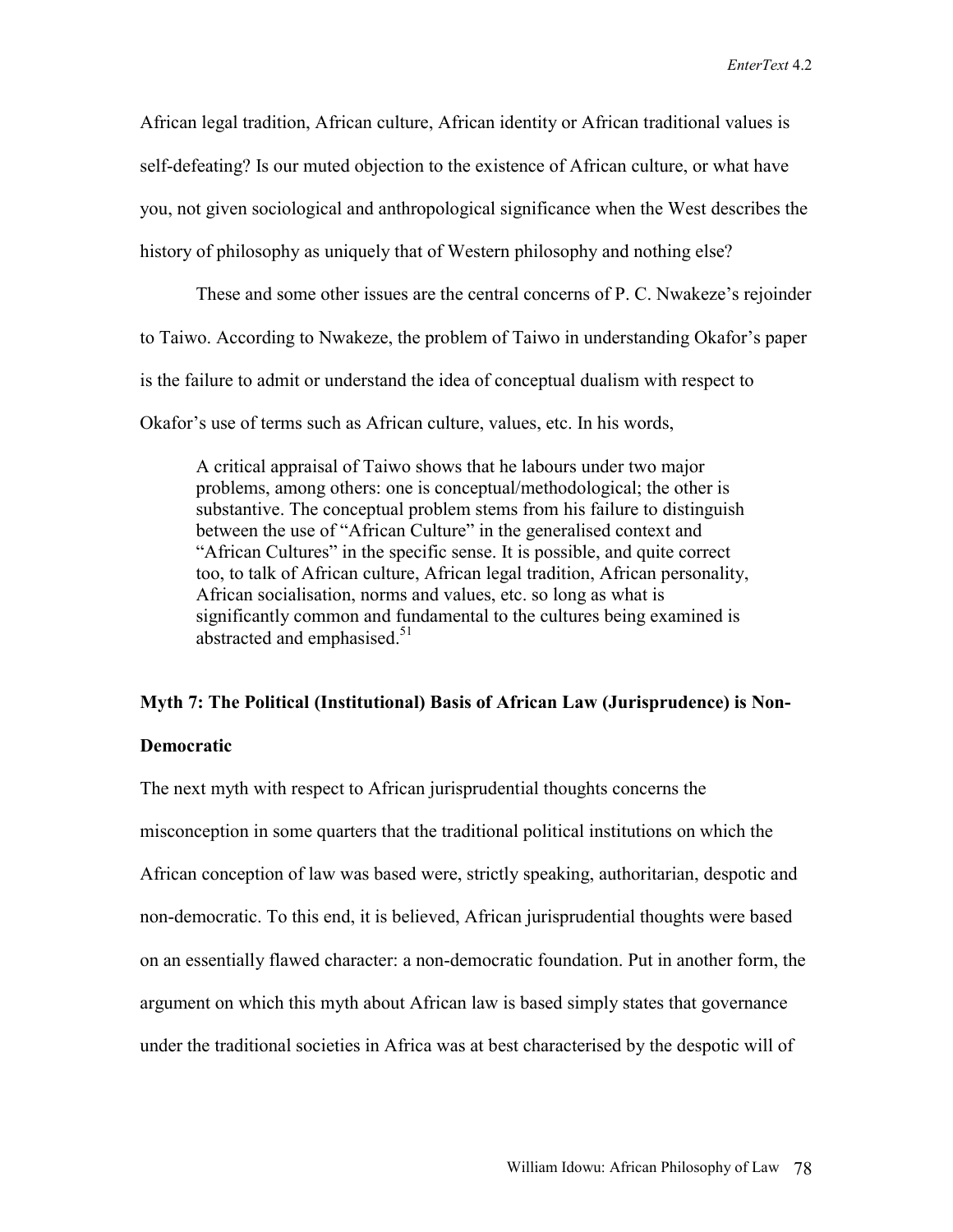the chiefs and rulers. This despotic will, it is claimed, does not represent or reflect the true character of law but is a perversion of law.

At the heart of this argument and myth, I believe, is a central debate in political sociology and emerging thoughts in African studies. It concerns the question whether African traditional systems were and are democratic. It is often argued by some scholars that the reason why democratic experimentations in African countries are not just fledgling but impracticable consists in the fact that traditional African life and government has never been democratic.

This viewpoint about African law and the African past is not only derogatory but also untrue. If there were any societies in the world that had the history of democracy and respect for the rights of the people and the collective, it is in Africa where every point is debated in an atmosphere of consensus and reconciliation. These are the two hallmarks of democracy in the world today. These ideas are and have always been the traditional and historical way of life of African people. According to Holleman, the role which all African legal systems play is basically reconciliatory. Again, as argued by Gluckman, a perceptive understanding of the conception of law among the Barotse shows the nature of government and governance in operation in Barotse land. According to Gluckman, the Barotse people define law as "general ideas about justice, equity and fairness, equality, and truth, which they believe should inform governing and adjudicating and which they call "laws of humankind" or "laws of God."<sup>52</sup>

 In the same vein, the traditional Yoruba system of governance and administration is a replica of any sound democratic system of governance in the world even today. According to Oludare Olajubu, before the advent of the white man, Yoruba society had a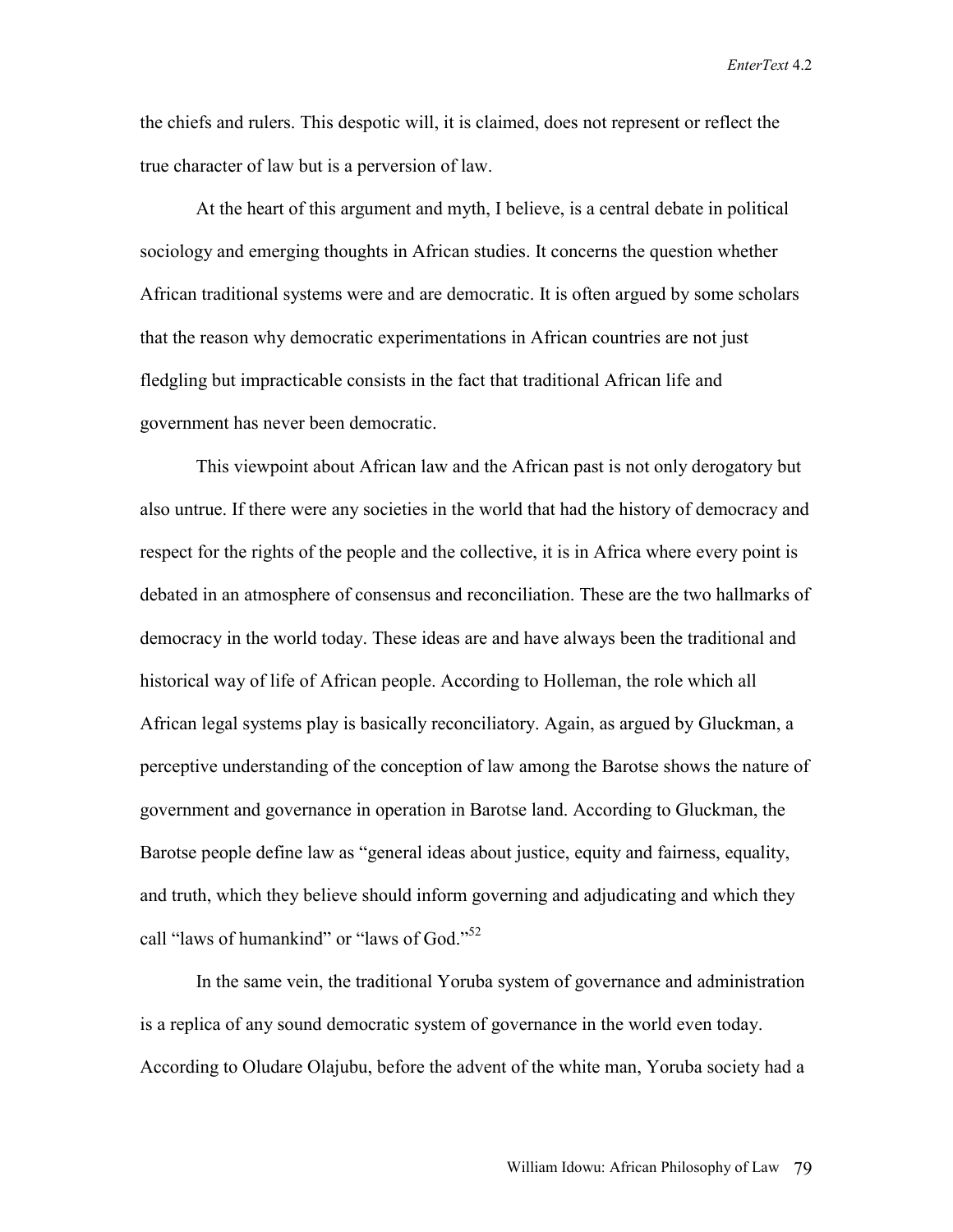system of government that was complete and organised. The whole idea of government revolved around the person of the Oba, i.e. the king.<sup>53</sup> In fact, the Yoruba people had a clear and systematic way of dealing with despotism among its chief and rulers. One of such ways was the "opening of calabash" by the Ogboni fraternity, mentioned above. The act of opening the calabash speaks volumes about the nature of governance among the Yoruba people. In fact, it tells of the pitch of rejection and the vote of no-confidence passed against the king whose acts are found to contradict the agreed ethos and ethics of public and collective life. Only moments of despotism and highhandedness in governance and administration of the society compels the Ogboni society to resort to such actions. This is one of the institutional checks against the excesses of the ruler or king. Yoruba history is replete with dramatic instances of such institutional checks and balances.<sup>54</sup>

This is what Elias meant when he wrote that African governments had evolved elaborate mechanisms for the control of the evolution of "monarchical absolutism and political tyranny."55 Elias further enthused that all these elaborate mechanisms, "as well as the intangible but effective factor of public opinion serve to protect law and custom by controlling the arrogation of royal power.<sup>56</sup> As further emphasised by Bohannan, some of these elaborate mechanisms for the control of royal powers in Swaziland included the checks by the chiefs, councils and advisers, the Queen's Mother's court and generally the devolution of authority to the regional or local chiefs.<sup>57</sup>

In the final analysis, participation of citizens, freedom of thought and public decision-making are major themes in African political history. Even though there were moments of tensions in which attempts were made to erode these salient ideas of public and collective life, nevertheless, the survival of those traditional institutions even in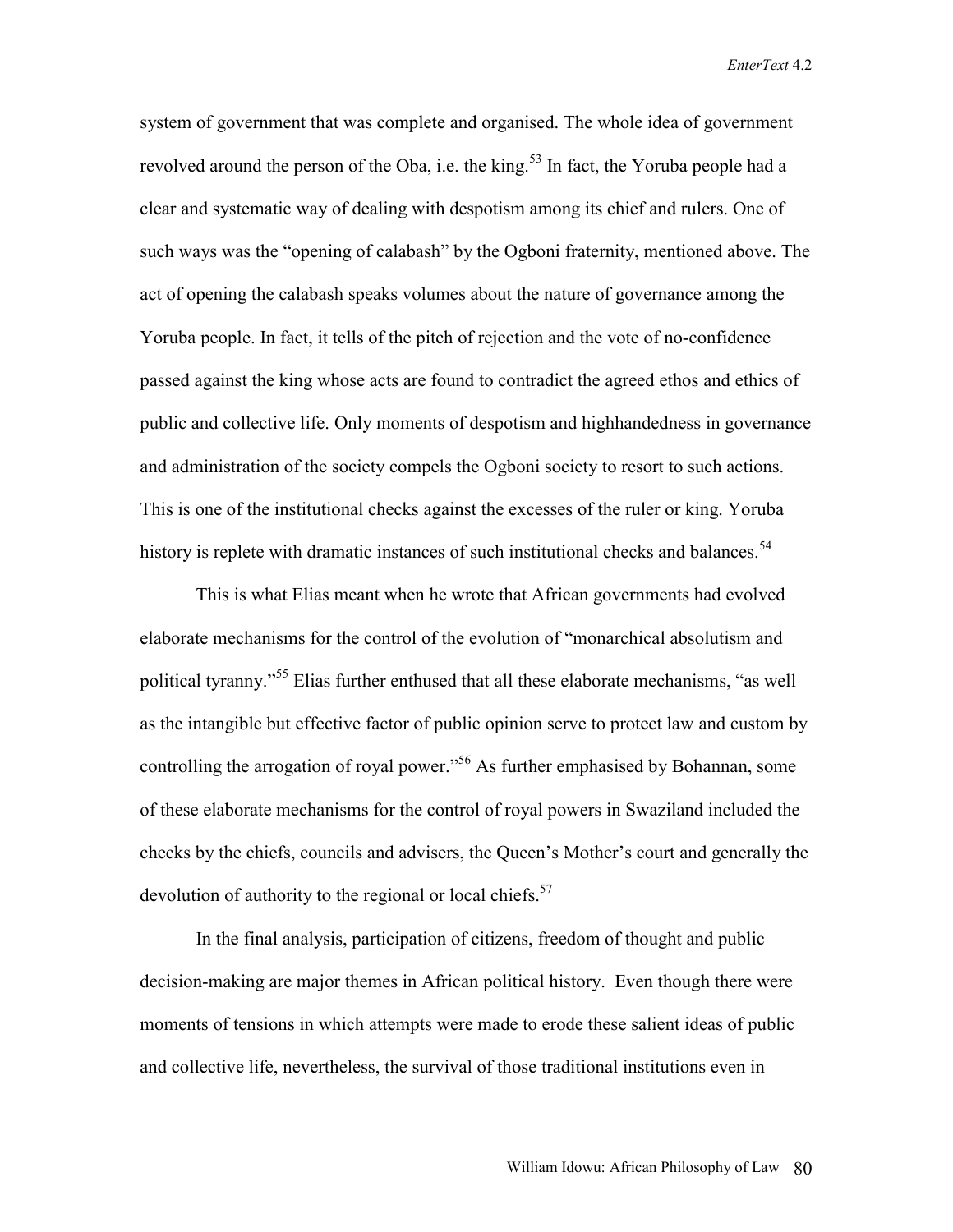modern times is evidence of the triumph of the African past. African jurisprudence, no doubt, shared and still shares part of that triumph.

## **Myth 8: African Jurisprudence has no Literary or Philosophical Significance for**

# **General Jurisprudence**

This myth has a long history. It is equally untrue in the light of the history of the world.

Unfortunately, this myth has its foundation in the works of many great Western

philosophers whose philosophical temperament have been coloured by racial prejudice.

Of central interest is the racist thought of David Hume in the eighteenth century. Hume

had contended very strongly in one of his classical works the denial of any item of great

significance among the Negroes. In his words,

I am apt to suspect the Negroes and in general all the other species of men (for there are four or five different kinds) to be naturally inferior to the whites. There never was a civilized nation of any other complexion than white, nor even any individual eminent either in action or speculation. No ingenious manufactures amongst them, no arts, no sciences….there are Negroe slaves dispersed all over EUROPE, of which none ever discovered any symptoms of ingenuity; tho' low people, without education, will start up amongst us, and distinguish themselves in every profession. In JAMAICA indeed they talk of one negroe as a man of parts and learning; but 'tis likely he is admired for very slender accomplishments, like a parrot, who speaks a few words plainly.<sup>58</sup>

However, the obvious inconsistency in the thoughts of David Hume concerning human nature in general can be demonstrated by the fact that five years before he made the assertion above, Hume had written that human nature with respect to mental attitudes, cognitive abilities and dispositions knew no bounds or distinctions. In his words,

It is universally acknowledged that there is a great uniformity among the actions of men, in all nations and ages, and that human nature remains still the same, in its principles and operations. The same motives always produce the same actions: the same events follow the same causes.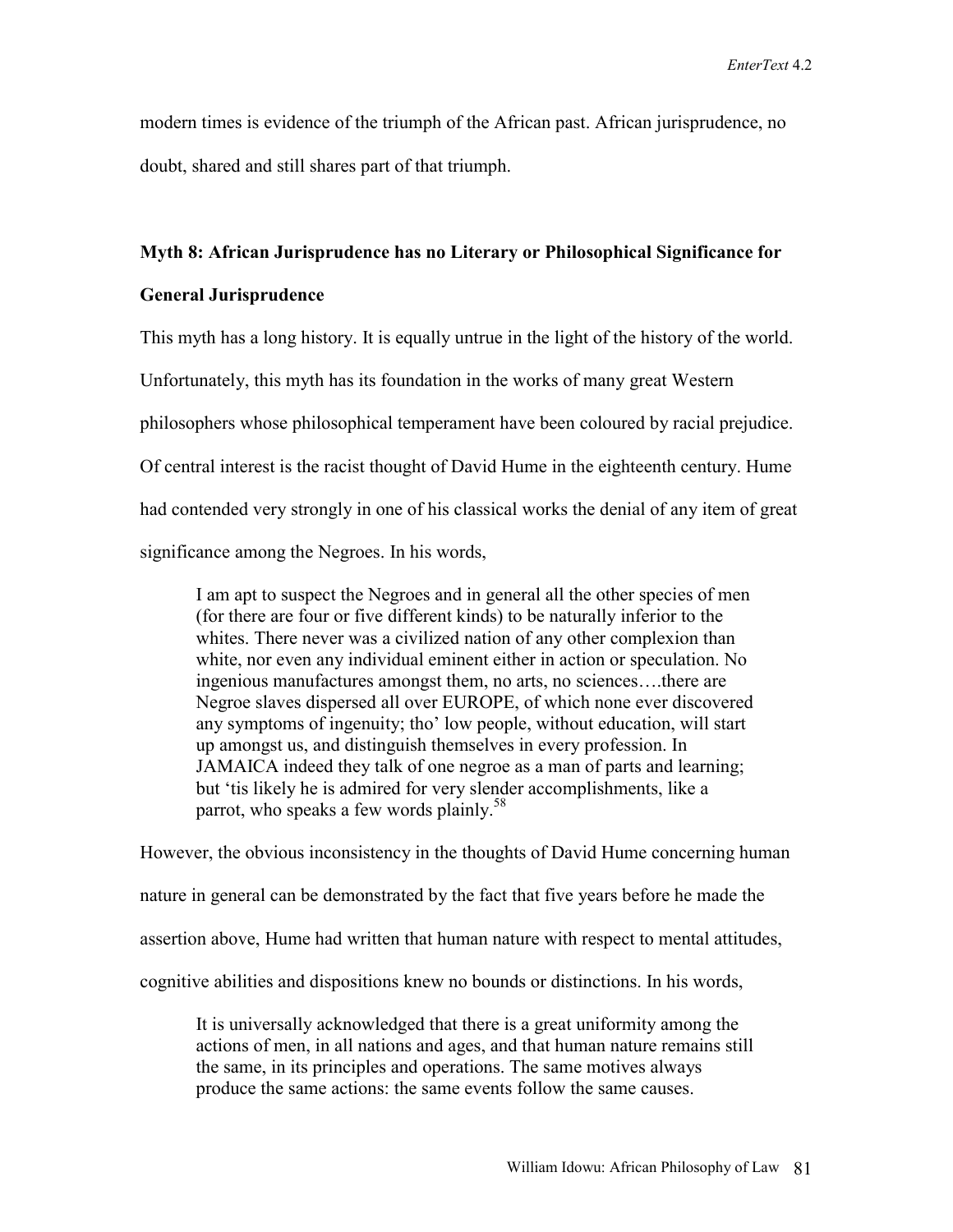Ambition, avarice, self-love, vanity, friendship, generosity, public spirit: these passions, mixed in various degrees, and distributed through society, have been, from the beginning of the world, and still are, the source of all the actions and enterprises, which have ever been observed among mankind. Would you know the sentiments, inclinations, and course of life of the Greeks and Romans? Study well the temper and actions of the French and English.<sup>59</sup>

It is to be noted that Hume became an infamous proponent of philosophical racism when the slave trade was going in England and his racial outbursts at that time were used by racists to justify the slave trade. What is of interest and curious to us is that Hume's philosophical racism and the very basis on which it stands are at variance to his avowed principles of empiricism which are experience and observation. In fact as argued by Eric Morton, Hume's views about Africans and Asians had no empirical foundation. In Morton's words,

Hume's notions about Africa and Africans, Indians and Asians were not based on factual, empirical information which he had gained by "experience and observation." No, his empirical methodology did not fail him nor did he fail it. The issue is that he never had an empirical methodology to explain racial and cultural differences in human nature. He only pretended that he had. I argue that the purpose of his racial law was not one of knowledge, but one of justification for power and domination by some over others.<sup>60</sup>

Apart from this, emerging facts from the African continent disprove Hume's claims that "there never was… any individual eminent either in action or speculation." A careful understanding of the history of Egypt disproves Hume's claims. What is more, Ethiopian philosophy of the seventeenth century provides an excellent critique of Hume's opinion about Africa. Since the publication of Plato's *Republic*, it is said that the interests of philosophers have necessarily been drawn to the light. Ethiopian philosophy presents a remarkable show of light in the speculative thoughts of two of its ablest philosophers,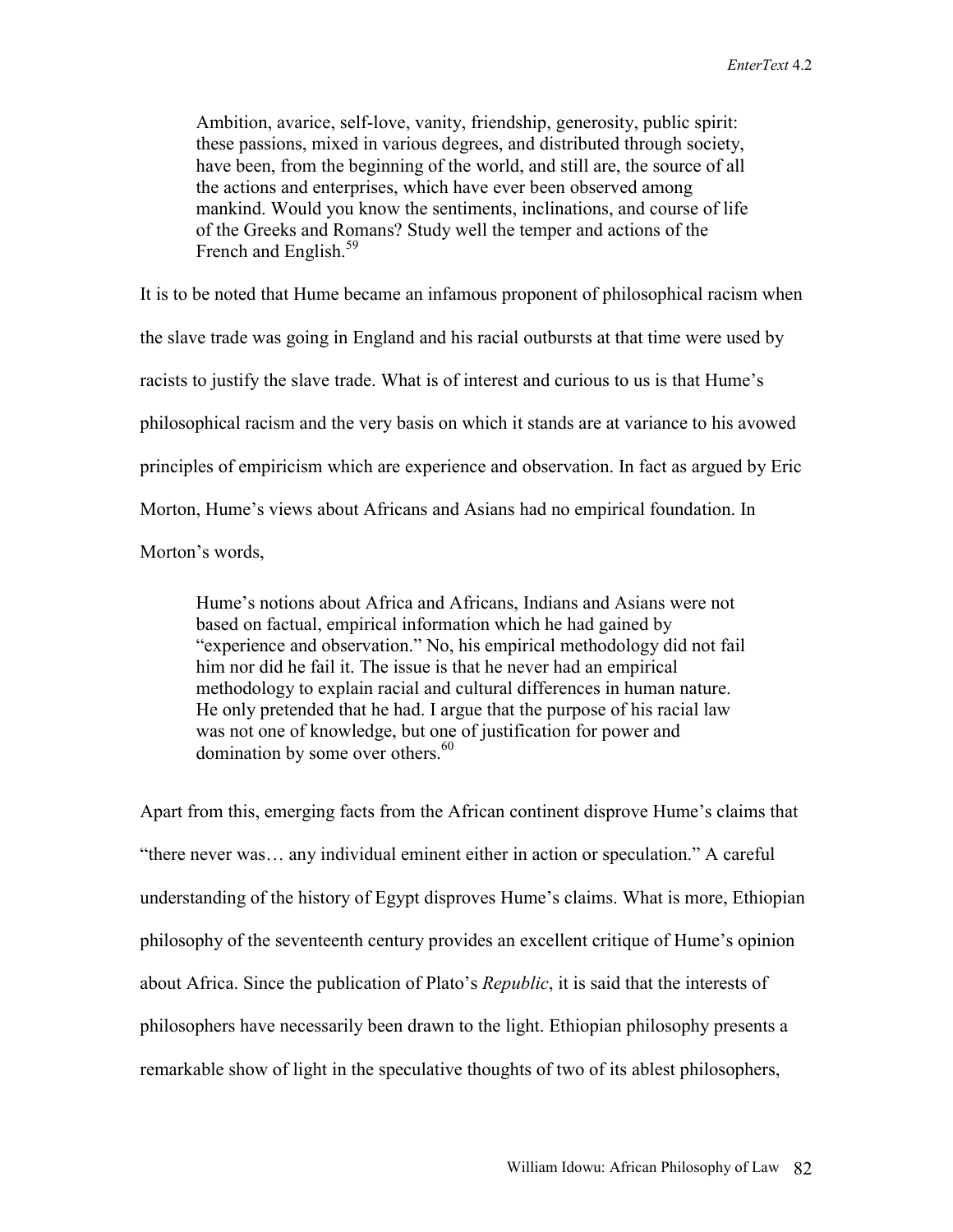Zera Yacob (1599-1692) and his disciple, Walda Heywat. According to Claude Sumner, when at long last, after three centuries of quasi-oblivion, it became aware of the great light that was Zera Yacob the philosopher, it left in the dark his disciple Walda Heywat. And when the continent of Africa, nay the world at large, discovered in Zera Yacob a rationalist free-thinker, the glow of enlightenment in the shadows of the African past, it opened its arms to the original master, and left the disciple amidst the embers of the night.<sup>61</sup>

In the area of jurisprudence and philosophy of law, African ideas about law effectively combined with Islamic jurisprudence to produce not just an excellent body of juristic thoughts but refined, reformulated, home-grown, indigenous thoughts on law. According to Appiah, "Muslims have a long history of philosophical writing, much of it written in Africa....<sup>562</sup> In a further search for the light in the African past, Souleymane Bachir has provided scintillating examples of African scholars, beyond the prejudice of the ethnological paradigm,  $63$  eminent in action and speculation, contrary to the racial thoughts of Hume, in the areas of logic, jurisprudence and political philosophy.<sup>64</sup> One outstanding example is that of Ahmed Baba, who belonged to the *ulama* (school of learned scholars) and who hailed from the *Bilad as-Sudan,* i.e. "the Black people's land." Ahmed Baba was reputed to have had 1600 volumes which constituted his personal library, and to have given an uncountable number of public lectures and innumerable commentaries on jurisprudence, politics and religious rights.<sup>65</sup>

But then, Hume is not alone in this long tradition of philosophical racism. The same can be said of the German philosopher, G. W. F. Hegel, as stated above. Hegel's philosophical racism was notorious. The pertinent question is why is there so little, if any,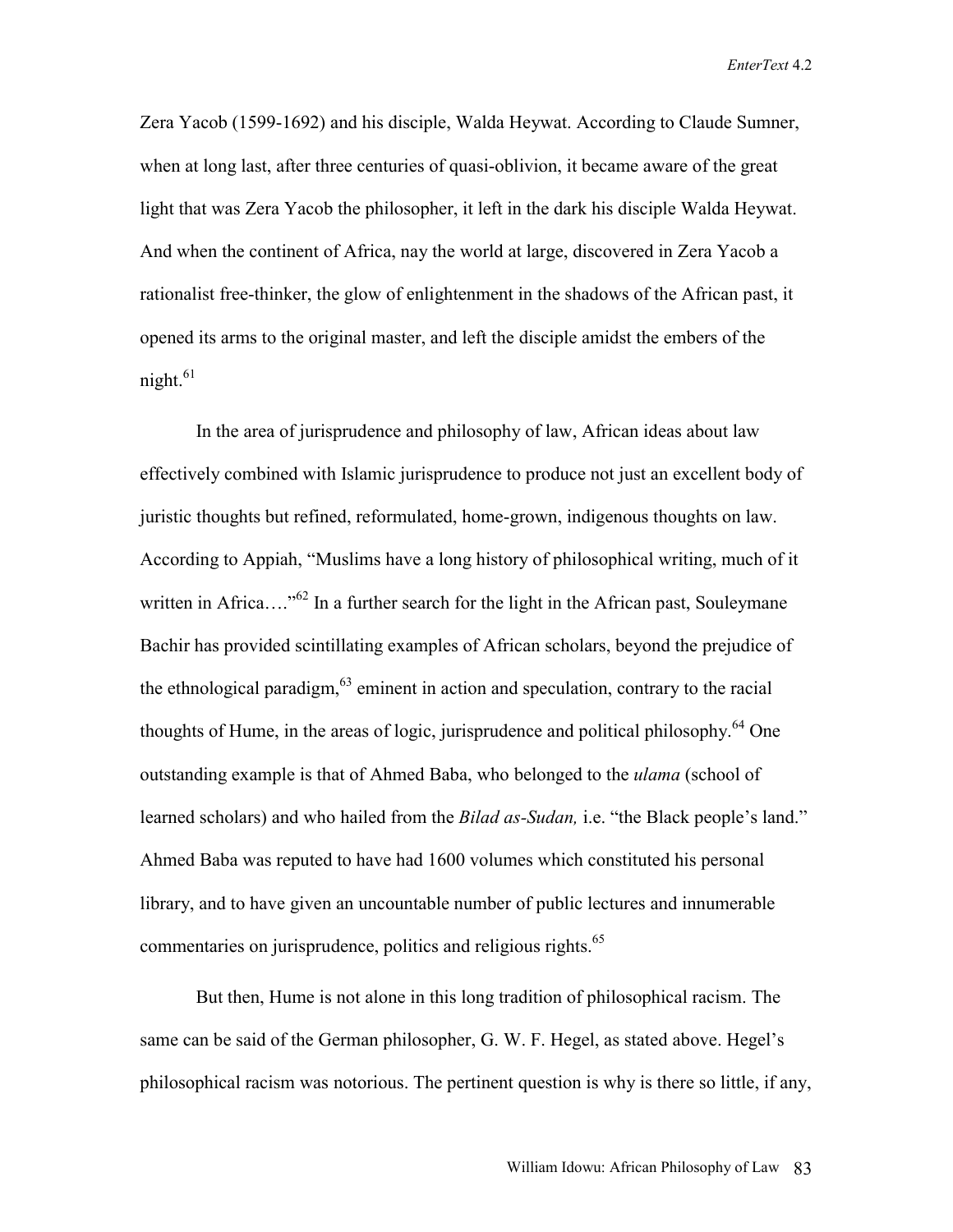respect for and, as a consequence, interest in African phenomena and their philosophical resonances? The answer to the question should not consist in the notion that Africa holds no promising philosophical itinerary nor should it consist in the view that philosophy itself is not interested in what Africans think, say or do. These explanations do not portray the heart of the matter. Imbued in the peculiar absence of African phenomena from the field of philosophy, and implicitly, in the area of jurisprudence, is the politics of social history. In Olufemi Taiwo's language, the peculiar absence of Africa from the tradition of Western philosophy and jurisprudence lies in the chilling presence of Hegel's ghost and in the continued reverence of that ghost by the descendants of Hegel. In Taiwo's words,

I submit that one source for the birth certificate of this false universal is to be found in Georg Wilhelm Friedrich Hegel's The Philosophy of History... The ghost of Hegel dominates the hallways, institutions, syllabi, instructional practices, and journals of Euro-American philosophy. The chilling presence of this ghost can be observed in the eloquent absences as well as the subtle and not-so-subtle exclusions in the philosophical exertions of Hegel's descendants. The absences and exclusions are to be seen in the repeated association of Africa with the pervasiveness of immediacy, a very Hegelian idea if there be any. $66$ 

This can be validated in the writings and submissions of Hegel about Africa. According to Hegel the central ideas of universality and rationality do not exist in Africa: what exists is Africa's and Africans' attachment to nature which is at best an astounding display of the absence of the quality of universality and rationality. One of the promising markers of universality, according to Hegel's narrative, is the possession of transcendence. One way of describing this is what can be referred to as "the unacknowledged African being," courtesy of Hegel. Because the African lacks being, he is denied any significant achievement in world history.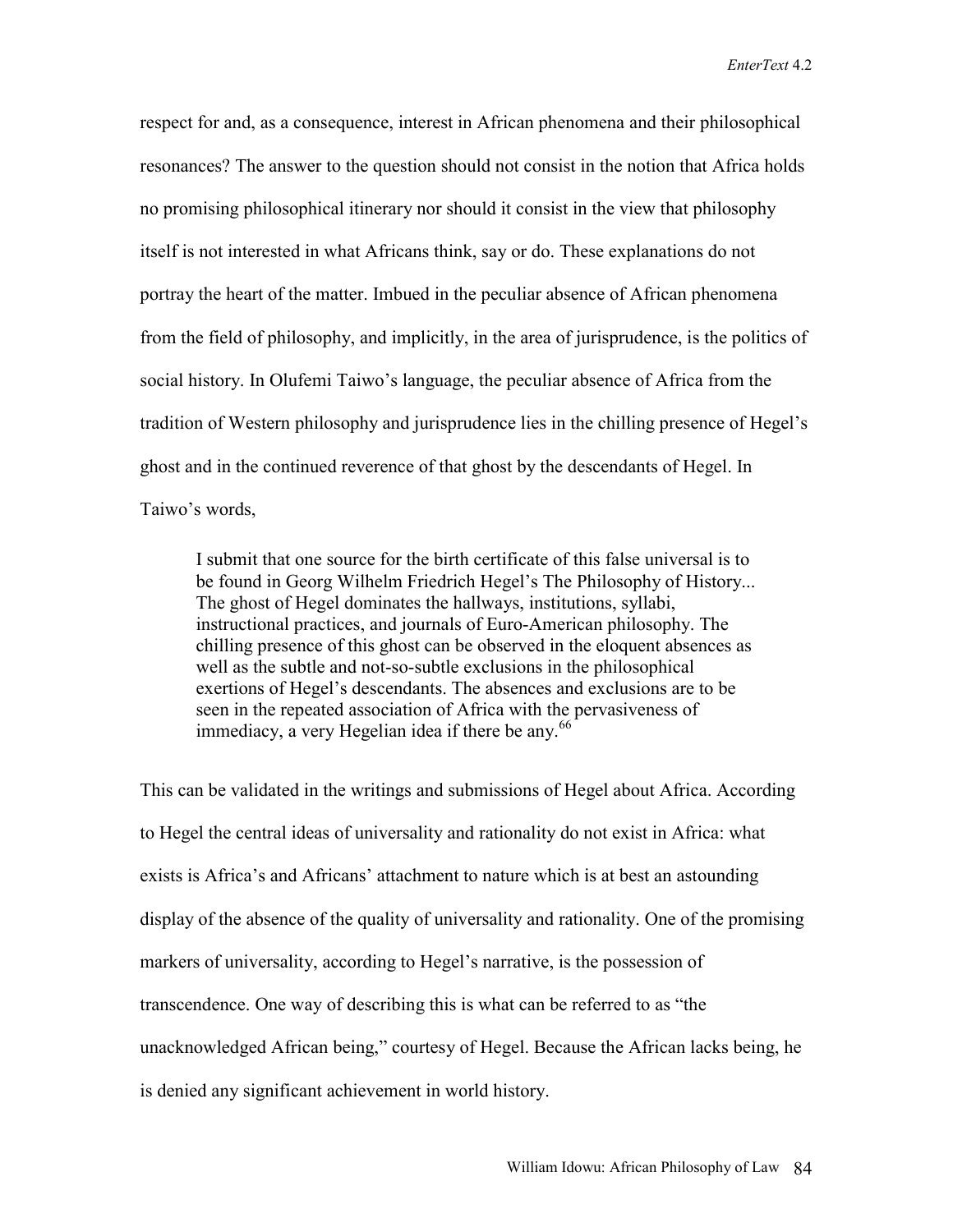This explains why no accurate representation is given of Africa in the areas of ethics, law, metaphysics and epistemology. Africa's and Africans' contribution to areas of knowledge production such as anthropology or political science have in recent times being consigned to what is dubiously called "African Studies." Even then, the metaphysic or the ontology of difference between the "supreme West" and "Africa" is often trumpeted. Also worrisome is the view that even where it is glaringly obvious that African scholars are at home with some of the aching questions in the field of justice, or immortality of the soul, or philosophy, their answers are often despised as having no philosophical relevance. Taiwo's language is pungent in its apt capture of the lamentation of the African mind. According to Taiwo,

All too often, when African scholars answer philosophy's questions, they are called upon to justify their claim to philosophical status. And when this status is grudgingly conferred, their theories are consigned to serving as appendices to the main discussions dominated by the perorations of the "Western Tradition<sup>"67</sup>

Having succeeded in banishing the African reality, possibility and past from the rest of the world, the sum of Hegel's conclusion about Africa can be pictured in the terse but profound statement that Africa falls short of the glory of man. Hegel's conclusion in this respect is disturbing. He says,

From these various traits it is manifest that want of self-control distinguishes the character of the Negroes. This condition is capable of no development or culture, and as we see them at this day, such have they always been. The only essential connection that has existed and continued between the Negroes and the Europeans is that of slavery ...<sup>68</sup>

In significant senses, therefore, Humean and Hegelian notions and prejudice about Africa are not founded on anything empirically true—not on observation, experience or empirical history—but derive their connection from the issue of slavery and the distorted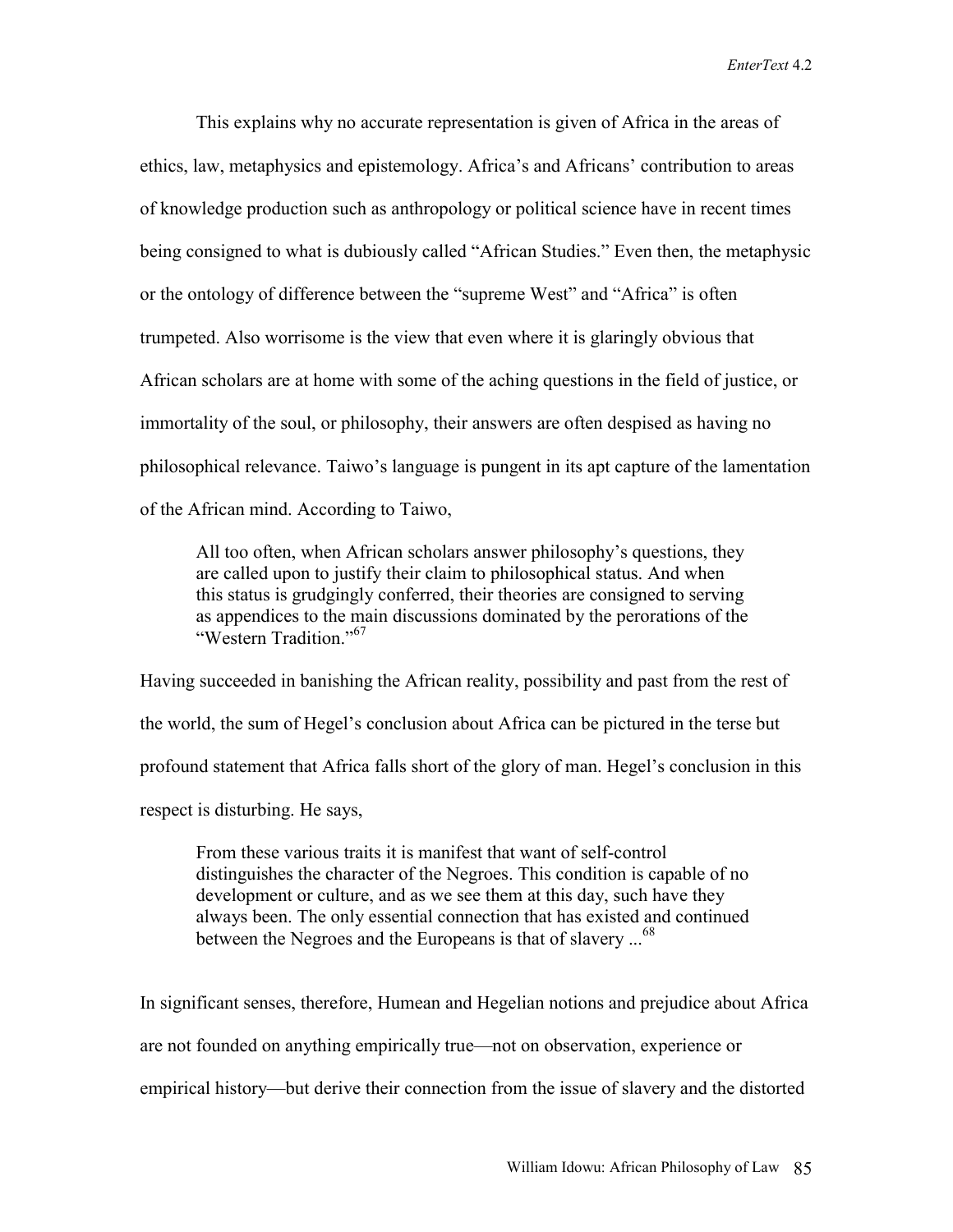interpretations of history. Significantly, the history of slavery in relation to Africa is not a product of the un-humanity, man-less-ness and irrationality of the African mind or psyche but of the history of what Morton tags "our dependence on and dominance by others."69 Dependence and dominance, in their full import, do not contribute to the making of authentic interpretation of Africa's participation in history.

# **Factors Responsible for the Mythic Representations of African Jurisprudence**

There are at least two sets of factors that can be generally adduced in any meaningful, scholarly work, as having contributed to the mythical representation of African legal theory in general jurisprudence and legal scholarship. The first derives from the alleged question or fact of ignorance about the ability of the African to ratiocinate and thus engage in conceptualising the notions of law, or any other subject of intellectual endeavour, for that matter. The second stems from what is often regarded as the absence of any written work of intellectual worth.

Probably the best capture of the heart of these two factors is that proffered by T. O. Elias and A. A. Allot. For both scholars, the myth about African legal theory is of persistent interest due to the factor of ignorance in the first instance and the problem of written records. According to Allot, for instance, prevailing and pervading myths about African jurisprudence stem from the opinion of ignorance by outsiders who lack sympathy and knowledge.<sup>70</sup> In his words,

Some deny the character of law to Africa altogether; others declare that, if there were legal rules in African societies, those rules and their administration are or were characterised and dominated by belief in magic and the supernatural blood-thirstiness and cruelty, rigidity and automation, and an absence of broader sentiments of justice and equity.<sup>71</sup>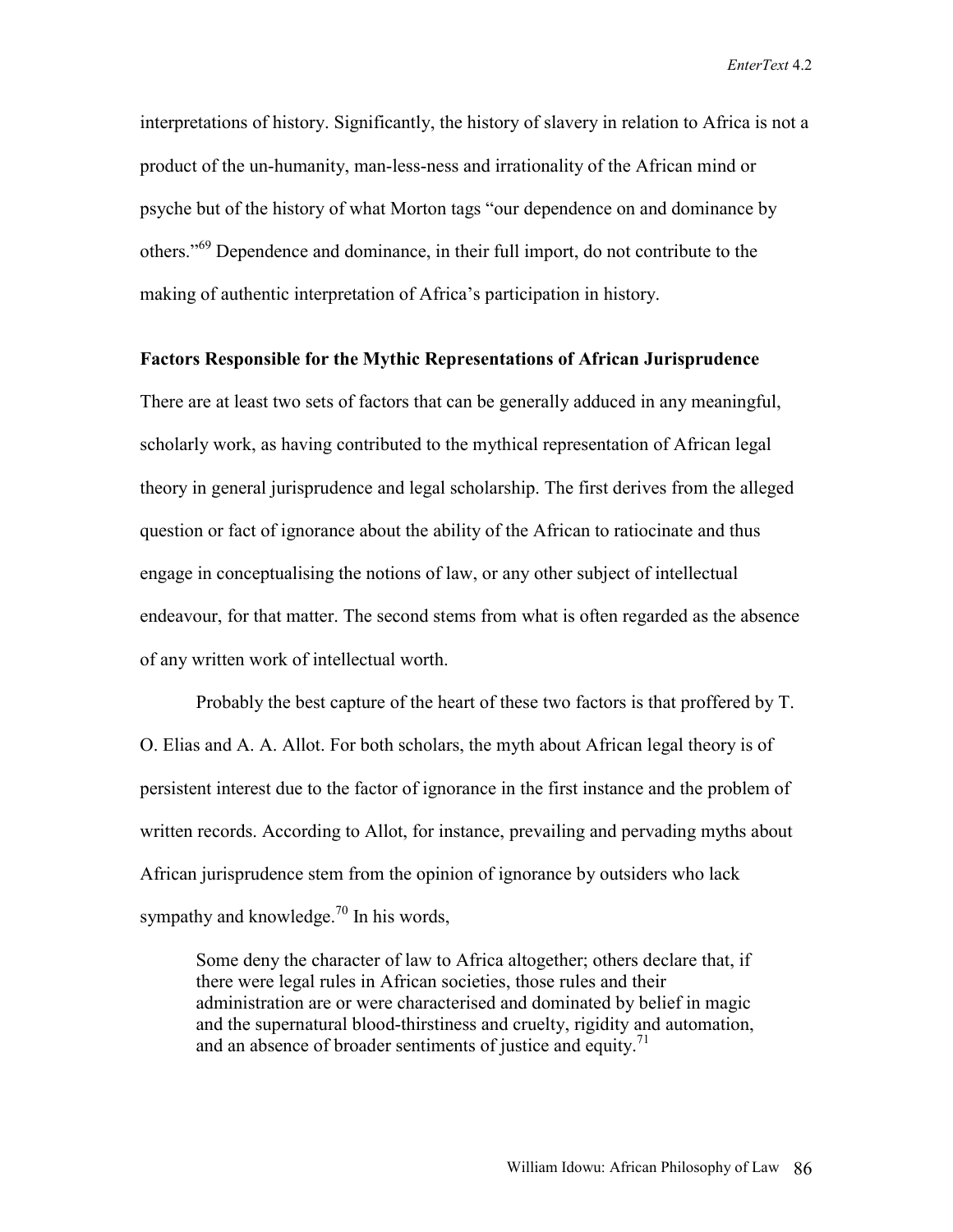For Allot, these expressions of ignorance about African law have been partial for two reasons: in the first instance, such accounts only tell part of the story and secondly, their expression concerning these sets of laws apparently have been coloured by one form of prejudice or bias or the other, whether consciously or unconsciously.<sup>72</sup>

On his part, Elias attributes the ignorance, and hence, the mythical colouring of African legal theory to three factors: the predominance of missionaries in the field of education in Africa; the aping of western mentors by educated African elites concerning their own societies and their place in it; and the absence of political consciousness, pride of ancestry and cultural heritage on the part of the African.<sup>73</sup> But then, to be ignorant of an entity does not preclude the existence of that thing nor does it deny it vitality or the substance that it has.

More precise, however, is the view that the recourse to ignorance as a factor responsible for the myths of African legal theory does not capture the force of its absence. As a matter of fact, the display of ignorance about African realities projects more than the absence of knowledge about Africans and their world view. Our feeling is that ignorance is not alone in this task. It has a connection and counterpart in the projection of ideological and cultural superiority that, for us, is aptly traceable to the kind of historiography to which Western jurisprudence subscribes.

 But then, analysis must go beyond this. Clearly related to the above is the issue of the absence of written records about African legal realities. Elias sums it up in the following observation. According to him, "the absence of writing has therefore deprived the Africans of the opportunities for recording their thoughts and actions in the same systematic and continuous way as have men of other continents."<sup>74</sup> Interestingly, this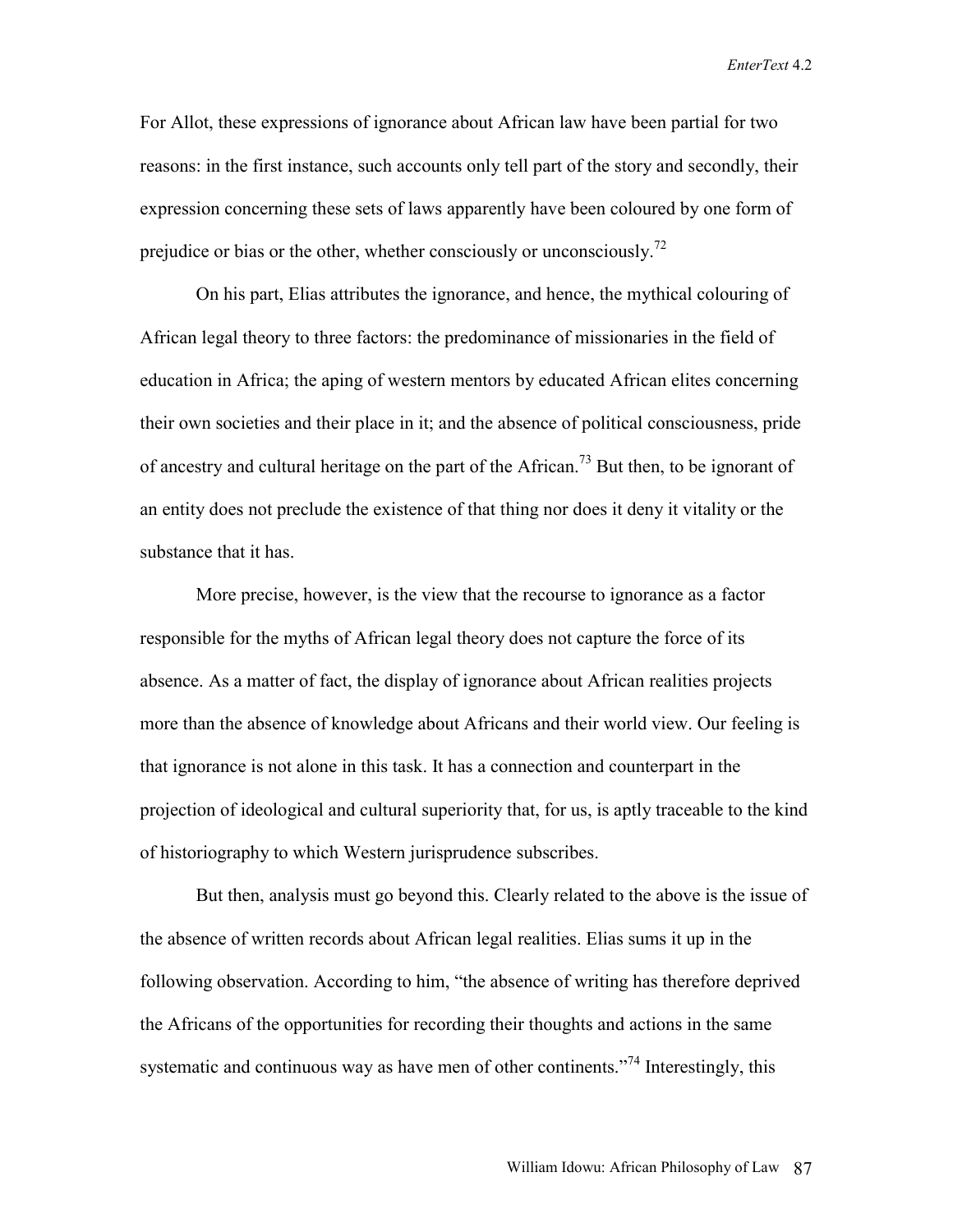factor has commonly been appealed to in the denigration of not only African legal worldview but also philosophical reasoning. The question is, must a body of thoughts about law or any other field of human endeavour be written before a jurisprudential or philosophical nature can be ascribed to it?

However, the peculiarity and absurdity of this argument can be located in the terse but profound statement that to be able to theorise, conceptualise and philosophise on problems of life is one thing and to have written down such reflective thinking and postulations is another matter entirely. The absence of the former does not preclude the latter and conversely, the absence of the latter equally does not preclude the presence of the former. Each stands as an atomic and independent truth and fact on its own.

### **Conclusion: The Future of African Philosophy of Law**

The problem of the twentieth century, as William DuBois conceived it "is the problem of the colour line—the relation of the darker to the lighter races of man in Asia and Africa, in America and the Islands of the Sea."75 Beneath Western historiography is the attempt to depersonalise and dehumanise the identity of the African. One of the methods by which this project has been pursued is the subjection of philosophical ideas and doctrines to the prevailing socio-political and economic conditions which characterise the age in which they were invented. This is no doubt true in relation to the philosophical thoughts of David Hume and Hegel concerning Africa and Africans.

Today, the task of constructing African scholarship in ethics, jurisprudence, philosophy and even politics through its history is not only challenging but made more intellectually stimulating given the wealth of analysis afforded by a growing community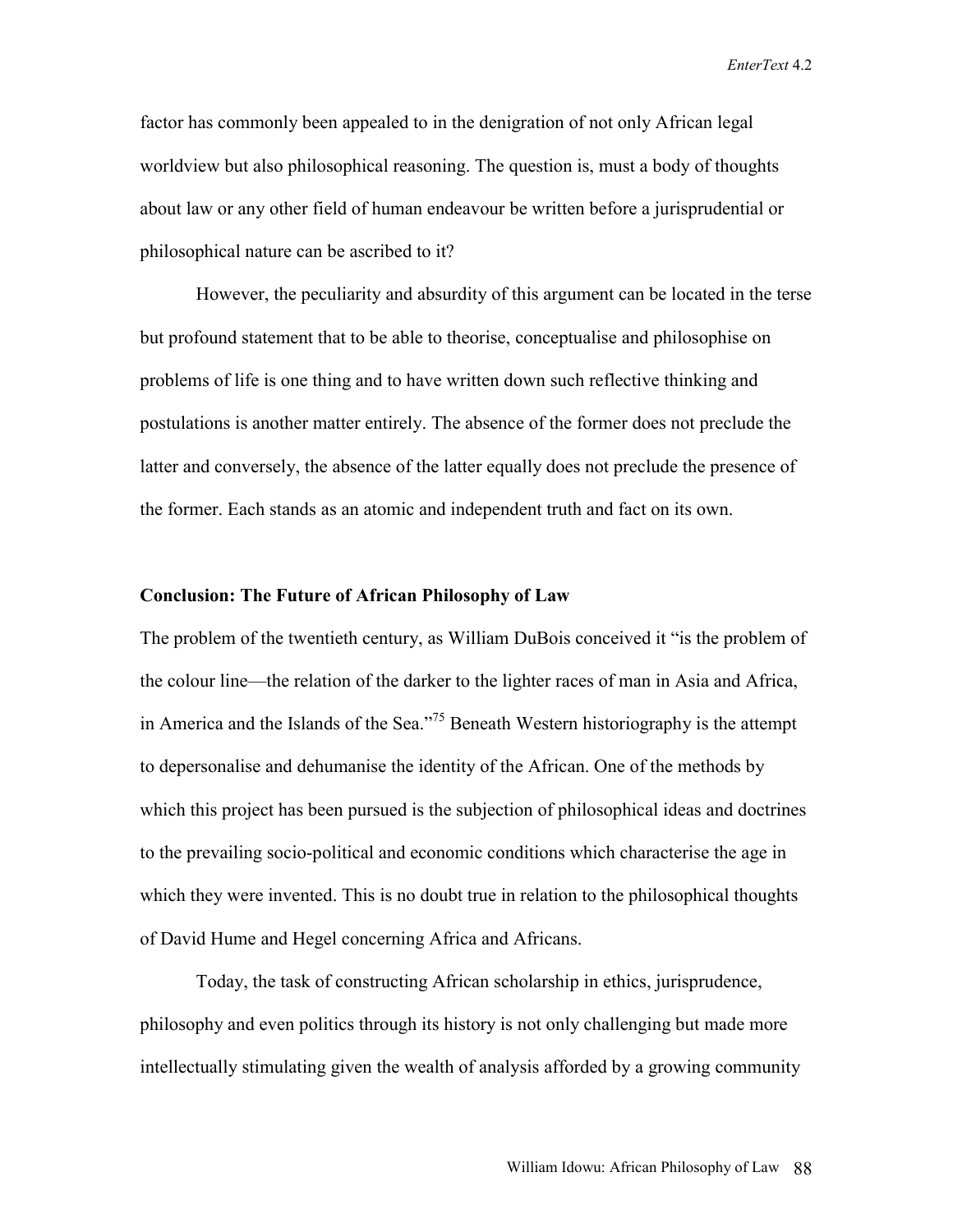of scholars in not only interrogating what is considered as anomalous but also in unearthing the facts about the African past. In most cases, the wrong perception of African jurisprudence, for instance, stems from a deliberate neglect and misunderstanding of the symbolic and practical logic of a community viewed from the normative perspective of the community concerned.

Finally, the question is what is the future of African jurisprudence or philosophy of law? This is important in the sense that one of the myths, apart from those treated above, on African law consists in its future or salience in the present world. One common feature of anthropological reports from the West on the nature of African law is that those who have been found opposing the very tenets of African law often come to discover the untenability or outrageousness of their views, and end up qualifying what they said or simply negating it. It is in this sense we must understand the importance of the future of African jurisprudence.

 In a very significant sense, many aspects of African jurisprudence have been subject to modifications and changes in the light of modernism, urbanism and industrialisation. Again, the dynamic growth of the modern nation-state formula has also contributed to the series of changes that African jurisprudence is undergoing. More than this, the fact that nation-states themselves are getting hooked up in the phenomena of globalisation as a result of the fact that there is change of locus of authority and claims away from nation-states to a new centre of authority, the global world order, is a telling argument that the future of African jurisprudence is being engaged in a form of historical and interpretive reconstruction.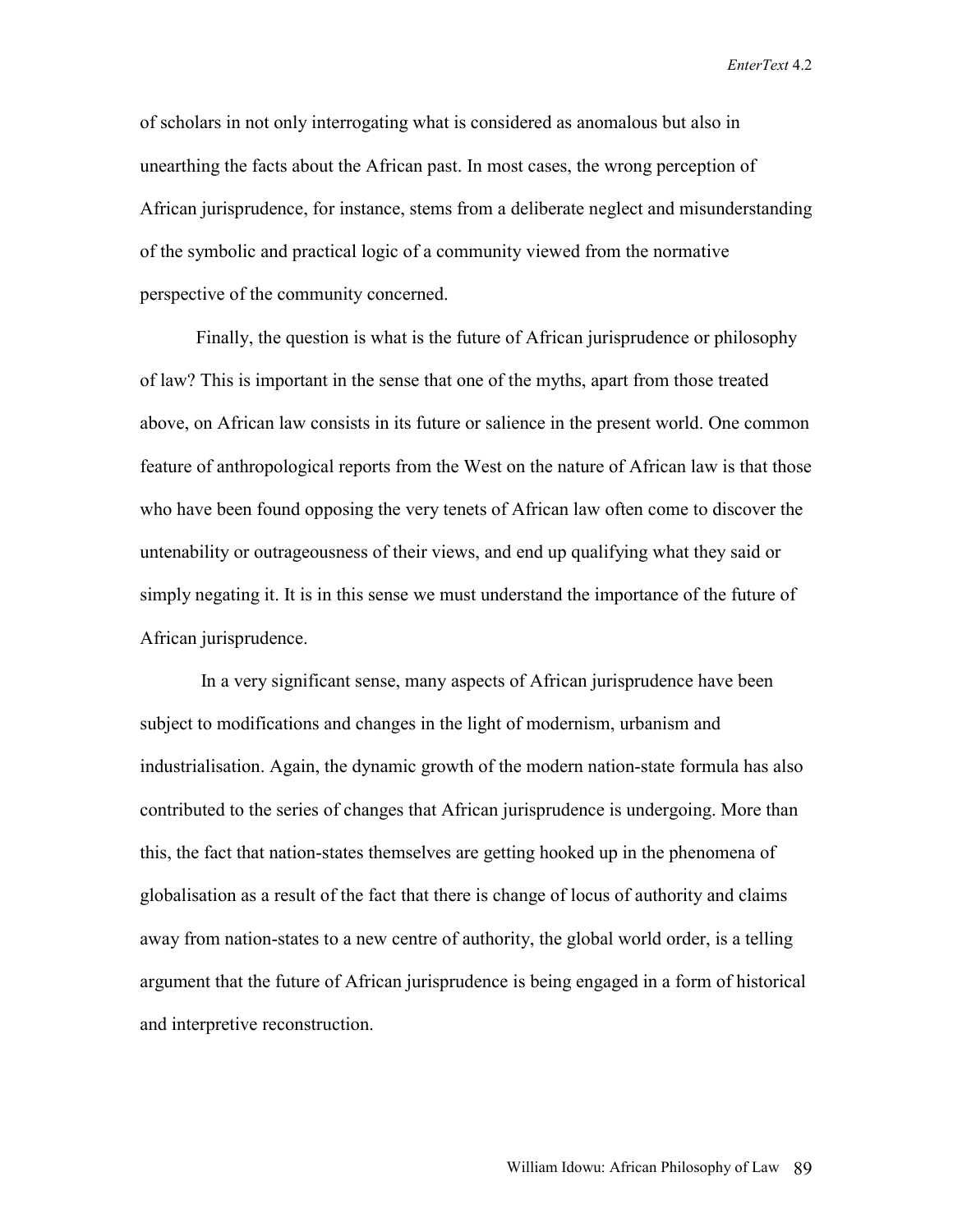However, as demonstrated in the preceding pages, African jurisprudence thrives on the idea of the moral solidarity of the community and the group that one belongs to. In effect, it is a demonstration of the sustained importance of the group which gives the art of law and its borrowed concepts some sociological flavour and considerations. This juxtaposes and contrasts favourably with the idealised notion of law today which sees law and its historiography as a neutral, value-free, objective and quasi-scientific entity, independent of, and unaffected by, social, moral and economic considerations.<sup>76</sup> As defended and defined by David Kairys, law is no neutral instrument in as much as it is "part of a complex social totality in which it constitutes as well as is constituted, shapes as well as is shaped."<sup>77</sup> The tenets of African jurisprudence exemplify, to a significant degree, the heart of this truth. Transcending the boundaries between myth and reality with respect to African jurisprudence demands not only an intellectual and empirical refutation of historical prejudices but the incorporation of the practical approach (reconciliation, consensus and cooperative advocacy) to judicial administration and management which it endorses in matters of law and justice.

#### **Notes**

 $\overline{a}$ 

<sup>&</sup>lt;sup>1</sup> Chandra T. Mohanty, "Under Western Eyes: Feminist Scholarship and Colonial Discourses," in Chandra Mohanty et al., eds: *Third World Women and the Politics of Feminism* (Bloomington: Indiana University Press, 1984/1997), 71.

<sup>&</sup>lt;sup>2</sup> Hugh Trevor-Roper, *Rise of Christian Europe* (London: Thames and Hudson, 1964), 9.<br><sup>3</sup> A. H. Fosta, *Africa and the American Elge* (Navy Vork, 1854), 207

<sup>&</sup>lt;sup>3</sup> A. H. Foote, *Africa and the American Flag* (New York, 1854), 207.

<sup>&</sup>lt;sup>4</sup> See Theophile Obenga, "Egypt: Ancient History of African Philosophy" in Kwasi Wiredu, ed., A *Companion to African Philosophy* (Malden, MA: Blackwell Publishing, 2004), 31.

<sup>&</sup>lt;sup>5</sup> Eminent historians, commentators and classical texts consider Origen to be an African. See J. J. I. G. Dollinger, *History of the Church,* trans. Rev. Edward Cox (London: C. Dolman and T. Jones Publishers, 1840), 40ff.

 $6$  From antiquity, North Africa had been home to many indigenous African peoples such as the Berbers. The African root of these thinkers had been traced to the singular fact that they were Berbers living in North Africa which was a playground of both Roman imperial politics and Greek intellectual traditions. See John Ferguson, "Aspects of Early Christianity in North Africa" in Lloyd A. Thompson and J.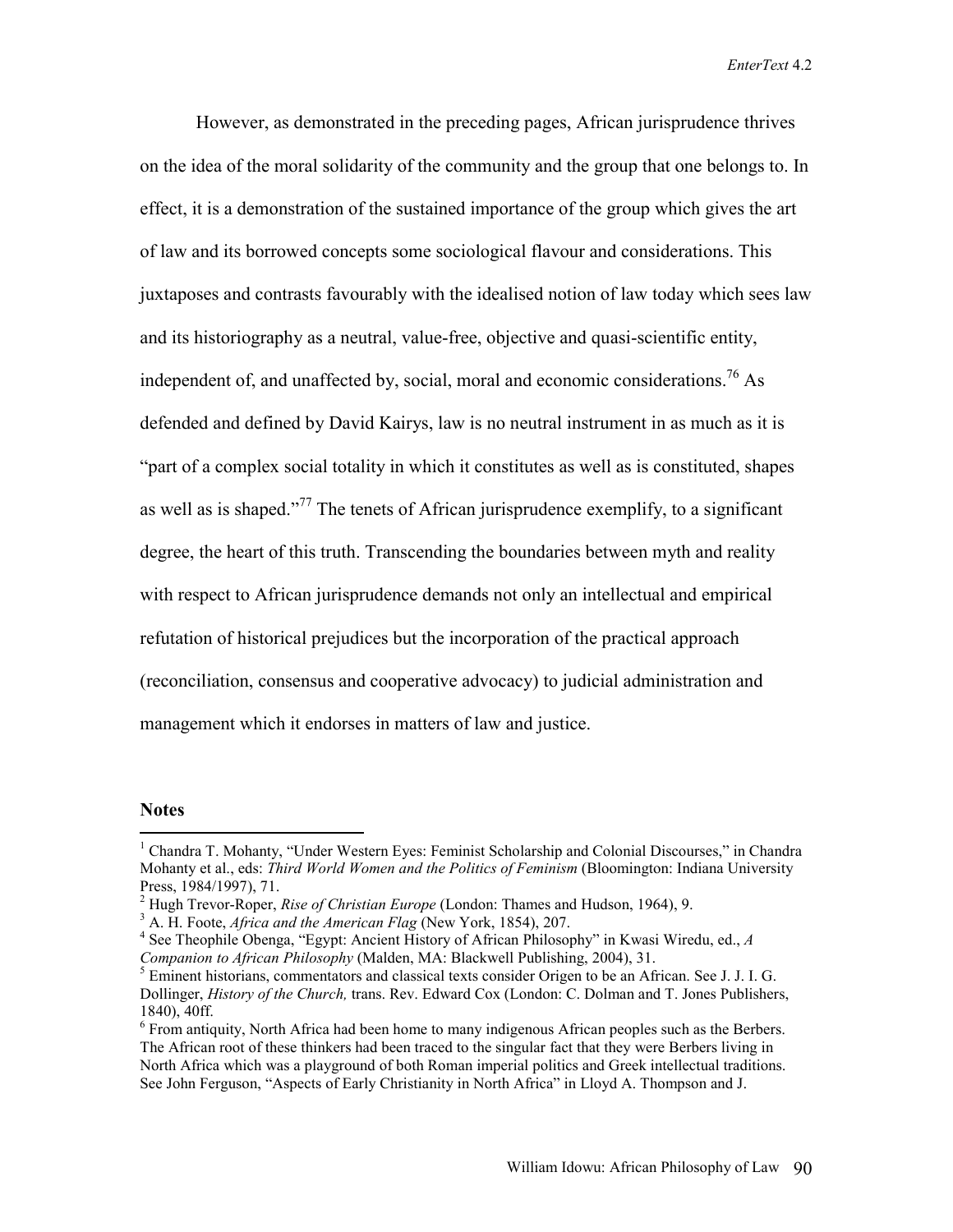Ferguson, eds., *Africa in Classical Antiquity*, *Nine Studies* (Ibadan, Nigeria: Ibadan University Press, 1969), 184.

<sup>7</sup> D. A. Masolo, "African Philosophers in the Graeco-Roman Era" in Wiredu, 62.

 $^8$  G. W. F. Hegel, *The Philosophy of History*, trans. J. Sibree (New York: Dover, 1956), 91.

 $<sup>9</sup>$  Ibid., 99.</sup>

 $10$  Obenga, 32.

 $11$  Ibid., 32-33.

<sup>12</sup> William Idowu, "Social History, African Idenity and the Memory Theory" (*The Anthropologist* 5.4), 244.<br><sup>13</sup> I. M. Lewis, "Tribal Society" in *Encyclopaedia of the Social Sciences* (New York: Macmillan and Free

Press, 1968), 150.

<sup>14</sup> J. H. Driberg, "The African Conception of Law" (Journal of the African Society 34, 1934), 237-38.<br><sup>15</sup> R. T. Paget, *The Observer*, July 8, 1951.<br><sup>16</sup> M. G. Smith, *The Sociological Framework of Law*, Chapter 2, Kupe

*Comparison and Unification*, International Association of Legal Science Vol. II, 1975.<br><sup>18</sup> Ibid., 139-140.<br><sup>19</sup> E. S. Hartland, *Primitive Law*, 1924, 5-6.

<sup>20</sup> M. A. Dlamini, "African Legal Philosophy: A Southern African View" (*Journal for Juridical Science* 22.2, 1997), 72.<br><sup>21</sup> Teslim Elias, *The Nature of African Customary Law* (Manchester, 1956), 33.

<sup>22</sup> Adegboyega Sobande, "Eewo" in Oludare Olajubu, ed., *Iwe Asa Ibile Yoruba* (Ikeja: Longman Nigeria), 1978), 23.

23 Cf. Robert P. George, "What Is Law? A Century of Arguments" (*First Things, Journal of Religion and Public Life*, 112, 2001), 23-29, www.FirstThings.com

 $24$  Indeed, arguments on the nature of law in jurisprudence are endless. The positions of the schools of thought in jurisprudence on the nature of law are irreconcilable and conflicting. The respective schools of thought are the Positivist, the Naturalist, the Realist, the Pure Theory of Law, the Historical and Anthropological School of Jurisprudence, the Sociological School of Jurisprudence, the Marxist, the Critical Realist Movement, the Feminist, the Postmodernist etc. One can also add the hitherto uncharted field of African legal theory. Within each of these respective schools, a careful student of jurisprudence can discern diverse opinions and positions. For example, in Positivist jurisprudence one can find the classical legal positivism and normative positivism. And what is more, positivist separability thesis attracts the inclusive thesis and the exclusive thesis with a few fundamental differences. Again, within Naturalist jurisprudence can be found diverse traditions such as the Thomist tradition, Fuller's naturalism and a basic restatement by John Finnis. The same holds for Realism where the American statement of realism is different from Scandinavian realism. The list of irreconcilable theses in each of these schools of thought is endless. It is in the light of these varying positions that the student of jurisprudence can conclude that legal philosophy is replete with both ideological and idle arguments on the nature of law.

<sup>25</sup> Max Gluckman, *Order and Rebellion in Tribal Africa* (London: Cohen and West, 1963), 178, 197.<br><sup>26</sup> Max Gluckman, "Natural Justice in African Law" in C. Varga, ed., *Legal Cultures*, 1992, 176.<br><sup>27</sup> Driberg, 231.

28 M'Baye, 138.

29 Ibid., 139.

30 Ibid., 143.

31 Ibid., 144.

 $\frac{32}{33}$  Dlamini, 80.<br> $\frac{33}{33}$  Quoted in Basil Davidson's *The African Genius*, 71.

<sup>34</sup> Henry Odera Oruka, "Sagacity in African Philosophy," in Tsenay Serequeberhan, ed., *African Philosophy: The Essential Readings* (New York: Paragon House, 1991).<br><sup>35</sup> John Mbiti, *African Religions and Philosophy*, 209.<br><sup>36</sup> E. A. Ruch and C. K. Anyanwu, *African Philosophy* (Rome, 1984), 375.<br><sup>37</sup> C. K. Anyanwu,

38 Ibid., 371.

39 C. C. Roberts, *Tangled Justice,* quoted in Elias, *The Nature of African Customary Law*, 63.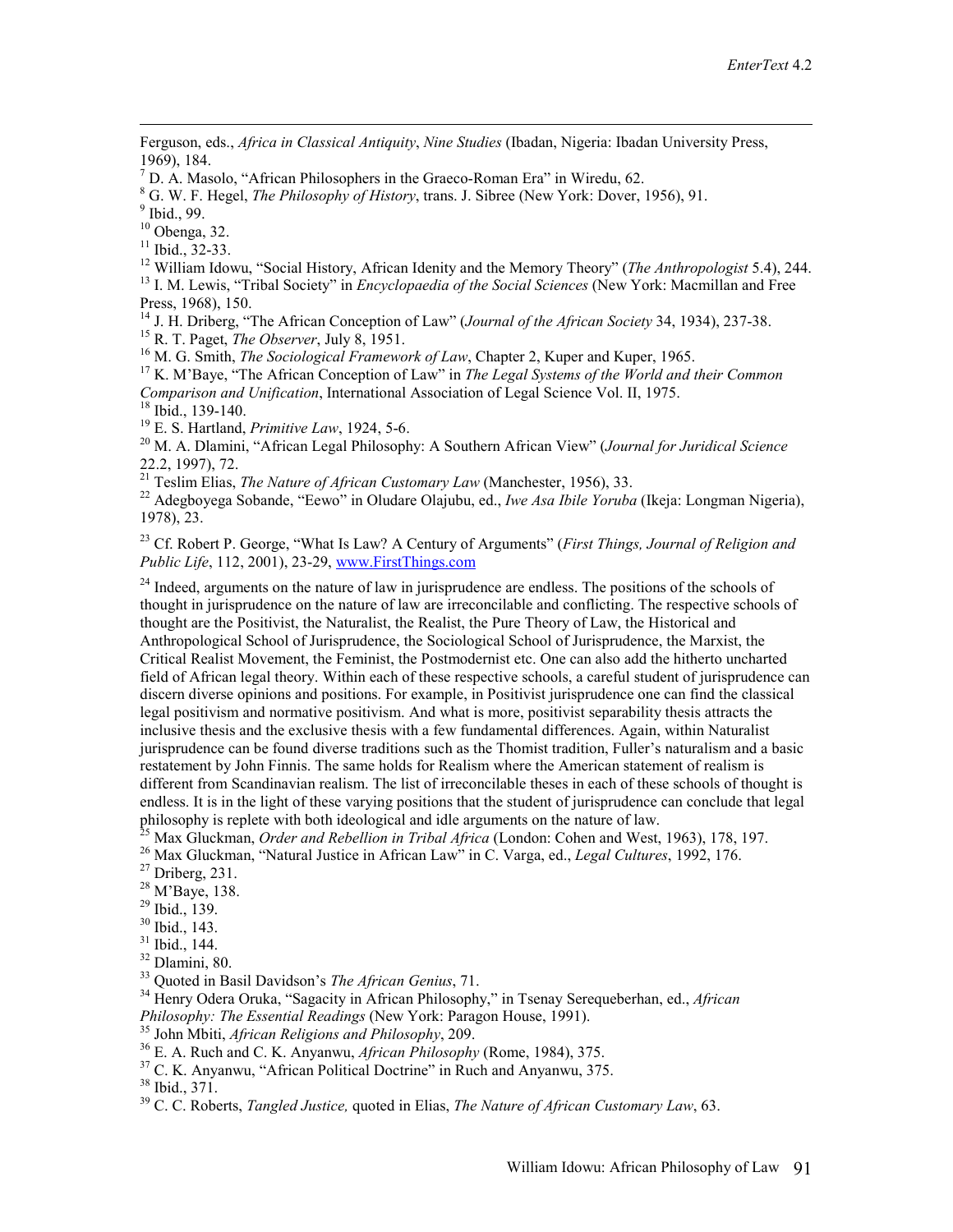<sup>40</sup> Essentially, the *Ogboni* institution is a secret group. No one, except members, can really know the depth of its practices. But then, its influence in Yoruba societal life is not a secret. In fact, the *Ogbonis* are more or less, the law makers in the respective Yoruba community they have found themselves. This is because, in traditional Yoruba society, the *Ogboni* is the body of all the elders in the community. According to Daramola and Jeje, in the traditional Yoruba community, there is no observed difference between the members of *Ogboni* and the council of elders. In the more factually relevant sense, it is the members of *Ogboni* that becomes members of the council of chiefs or elders in the land.<sup>40</sup> (Olu Daramola and A. Jeje *Asa ati Awon Orisa Ile Yoruba*, Ibadan: Onibonoje Press, 1970, 160.) From this it is decipherable that they wield utmost constitutional powers both in the religious sense and then in the judicial/political senses. To this end, they can be described as a group with integrated social, political and legal influences. The over-all dominance and prominence of the *Ogboni* institution seem to have been derived from two closely interconnected sources: in the first instance, they control the political life of their community and secondly, they possess the power of the sanctions of the gods. The fusion of both sources of power has elevated them to the status of the most dreaded institution in Yorubaland. This is captured in the observation of Robert Smith that the *Ogboni* group is devoted to the worship of the earth, which wielded both religious and political sanctions. They alone, according to Smith, control the "Byzantine Quality" characteristic of traditional Yoruba system of government, which effectively means, in the language of Smith, the "fusion of political, judicial, and religious concepts and the division of responsibilities."<sup>40</sup> (Robert Smith, quoted in Roland Hallgren, *The Good Things of Life*, Loberod: Plus Ultra, 1988, 64.)

<sup>41</sup> Daramola and Jeje, 160. The present writer's translation from Yoruba to English.

 $42$  Tradition, as used here, describes the rules and regulations of that society. These regulations, though largely unwritten, are not mere human pronouncements as the living dead (ancestors) are the ultimate executors of the regulations. See Anthony Echekwube, "Traditional Social Institutions and Human Rights Promotion in Nigeria" (*Enwisdomization Journal* 2.1, 2002-2003), 29.<br><sup>43</sup> Bertrand Russell, *Why I am not a Christian* (New York: George Allen and Unwin, 1957), 22.<br><sup>44</sup> G. M. B. Whitfield, *South African Native Law*, 194

<sup>46</sup> Max Gluckman, *Order and Rebellion in Tribal Africa*, 192.<br><sup>47</sup> Elias, 61.

48 F. U. Okafor, "Legal Positivism and the African Legal Tradition" (*International Philosophical Quarterly*  24.2, Issue 94, 1984), 157-164.

49 Olufemi Taiwo, "Legal Positivism and the African Legal Tradition: A Reply" (*International Philosophical Quarterly* 25.2, Issue 98, 1985), 198.<br><sup>50</sup> Ibid., 198.

<sup>51</sup> P. C. Nwakeze, "A Critique of Olufemi Taiwo's Criticism of Legal Positivism and African Legal Tradition" (International Philosophical Quarterly 27.1, Issue 105, 1987), 101.<br><sup>52</sup> Max Gluckman, *The Ideas in Barotse Jurisprudence* (New Haven: Yale University Press, 1965), 20.<br><sup>53</sup> Oludare Olajubu, "Ijoba Ibile lave A

Nigeria, 1978), 89.

 $54$  According to Bolanle Awe, in the eighteenth century this kingdom was the scene of a series of conflicts in which power alternated between the Alaafin and his chiefs. The issues that sparked these conflicts have been differently interpreted by different historians; whatever the issues were, they certainly represented the factors that engaged the attention of the ruler and his chiefs. Bolanle Awe, "The Iyalode in the Traditional Yoruba Political System" in Alice Schlegel, ed., *Sexual Stratification: A Cross Cultural View* (Columbia: Columbia University Press, 1977), 149. Daramola and Jeje, above, have provided one of the reasons: according to them, the conflict stems from the fact that the actions of the monarch are irreconcilable with the standard norms and expectations of the people. See Daramola and Jeje, *Asa ati Awon Orisa Ile Yoruba* (Ibadan: Onibonoje Press, 1970), 160

 $55$  Elias, 18.

<sup>56</sup> Ibid. The United States of the States of P. Bohannan, *Africa and Africans* (1964), 191.

<sup>58</sup> David Hume, *Philosophical Works*, vol. 111, 228-229.<br><sup>59</sup> David Hume, *An Inquiry Concerning Human Understanding* (Buffalo: Prometheus Books, 1988), 77-78.